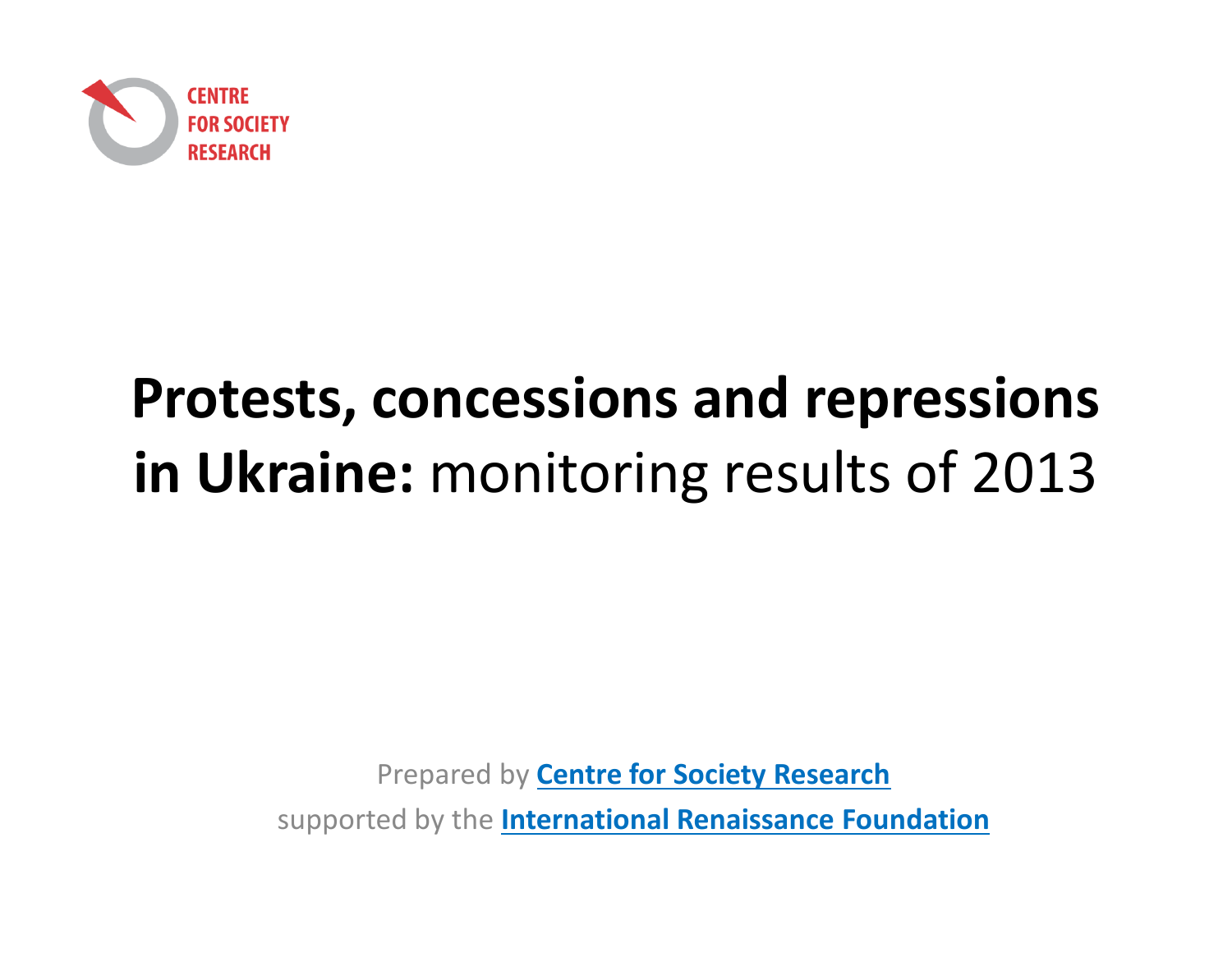

#### **Summary**

The report presents the new results of systematic research of protests, repressions and concessions in Ukraine based on the monitoring of more than <sup>190</sup> national, regional and activist web-media in 2013. The analyzed data include all (regardless of the issue and size) actual protest events that took place in Ukraine, their form, participants, targets, demands, locationand time.

There is <sup>a</sup> special focus on the regional distribution of the protests, as well as on the socioeconomic (including labor) protests forgotten during Maidan. Socioeconomic protests continued to grow and, as in previous years, in virtually all regions of Ukraine they remained the most commontype of protests that brought people to the streets.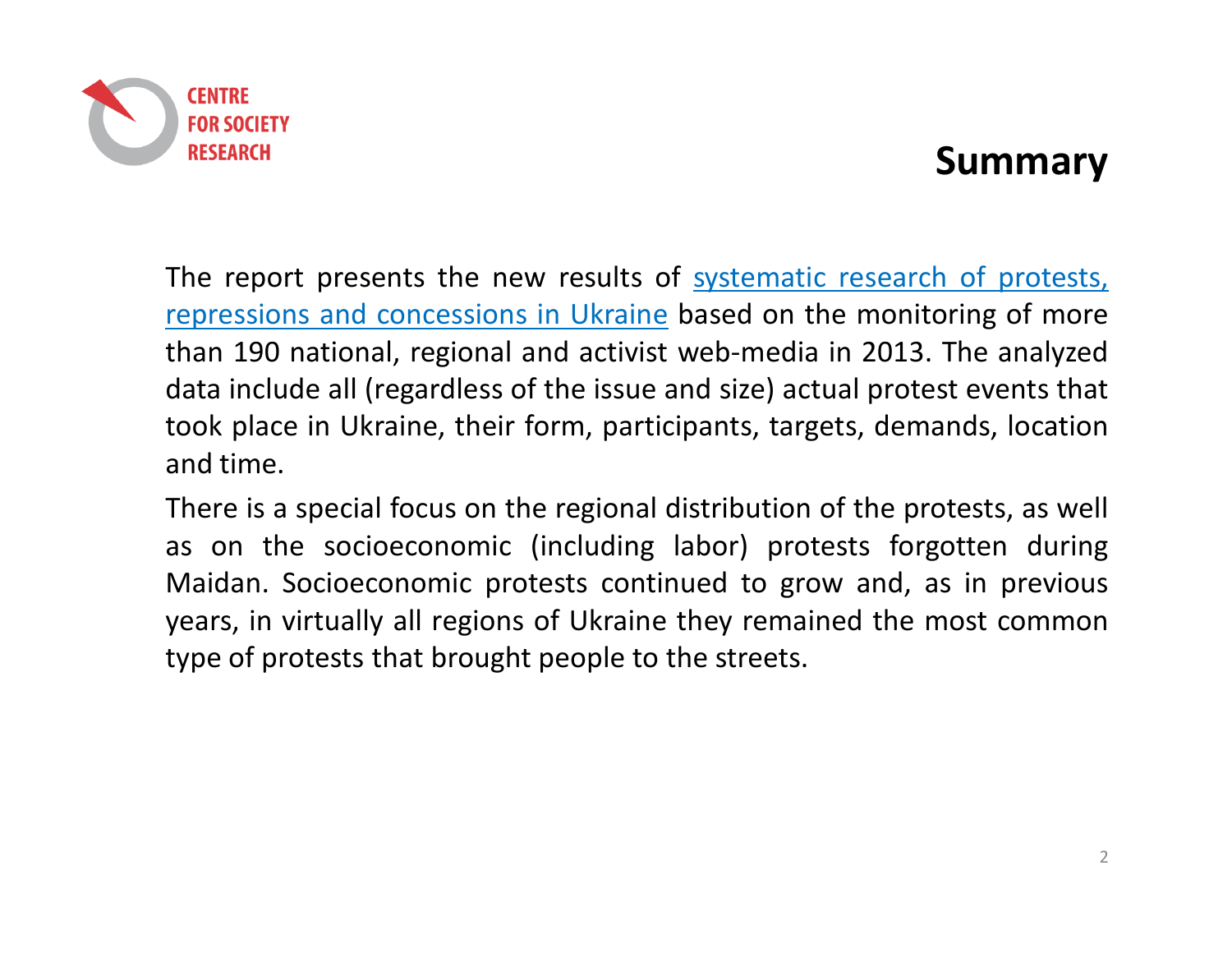

# **THE NUMBER AND THE SIZE OF PROTESTS**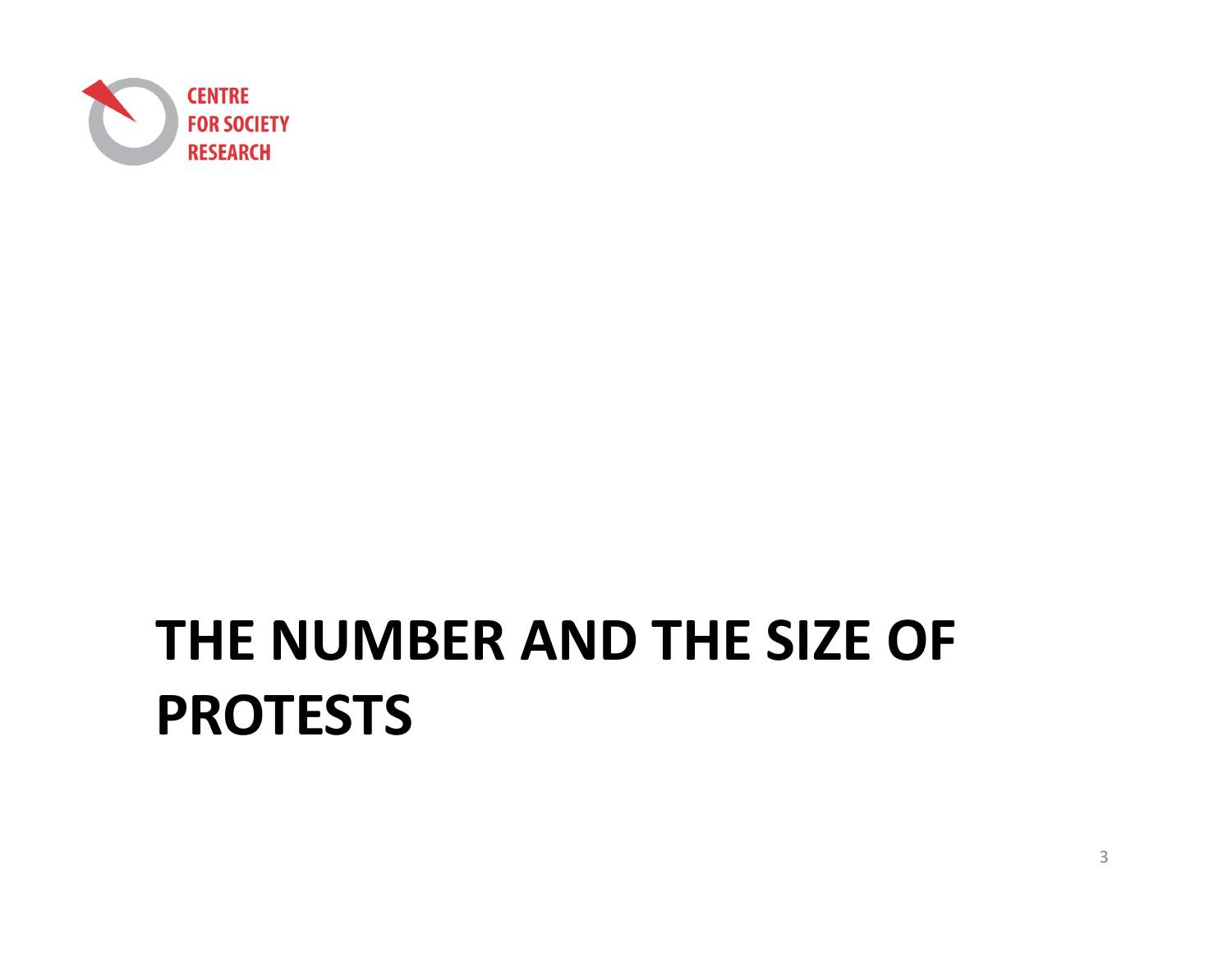

# **The number of protests monthlyOctober 2009 – December <sup>2013</sup>**

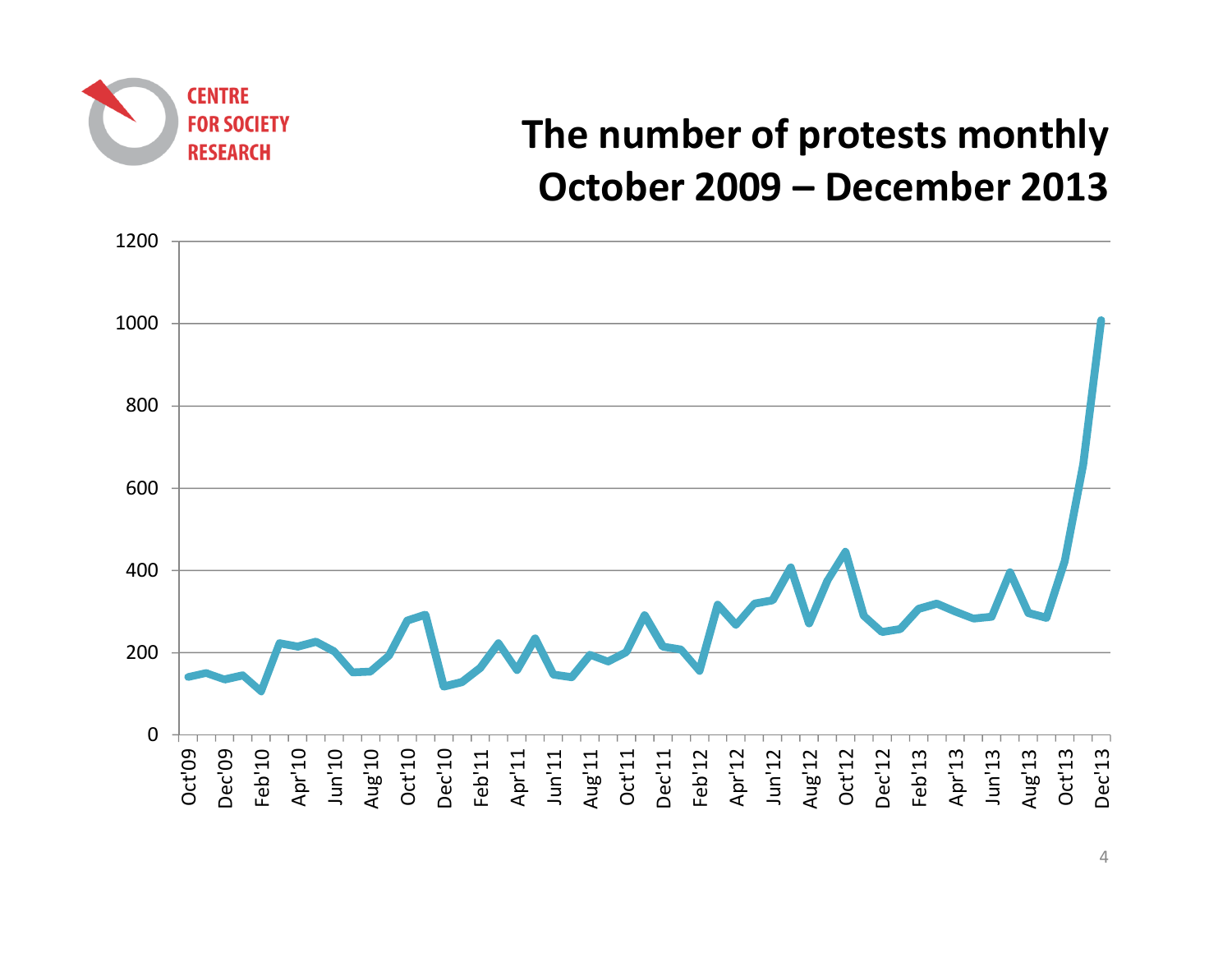

#### **The reported number of protesters**

|                | 2010     |      | 2011           |      |                | 2012 | 2013           |      |  |
|----------------|----------|------|----------------|------|----------------|------|----------------|------|--|
| $10$           | 161      | 7%   | 227            | 10%  | 471            | 13%  | 516            | 11%  |  |
| $100$          | 510      | 22%  | 789            | 35%  | 1152           | 32%  | 1979           | 41%  |  |
| $1000$         | 397      | 17%  | 414            | 18%  | 460            | 13%  | 810            | 17%  |  |
| <10000         | 136      | 6%   | 66             | 3%   | 94             | 3%   | 215            | 4%   |  |
| <100000        | 17       | 1%   | $\overline{2}$ | 0%   | $\mathcal{L}$  | 0%   | 29             | 1%   |  |
| >100000        | $\bf{0}$ | 0%   | $\overline{0}$ | 0%   | $\overline{0}$ | 0%   | $\overline{5}$ | 0%   |  |
| <b>Unknown</b> | 1084     | 47%  | 779            | 34%  | 1455           | 40%  | 1268           | 26%  |  |
| <b>Total</b>   | 2305     | 100% | 2277           | 100% | 3636           | 100% | 4822           | 100% |  |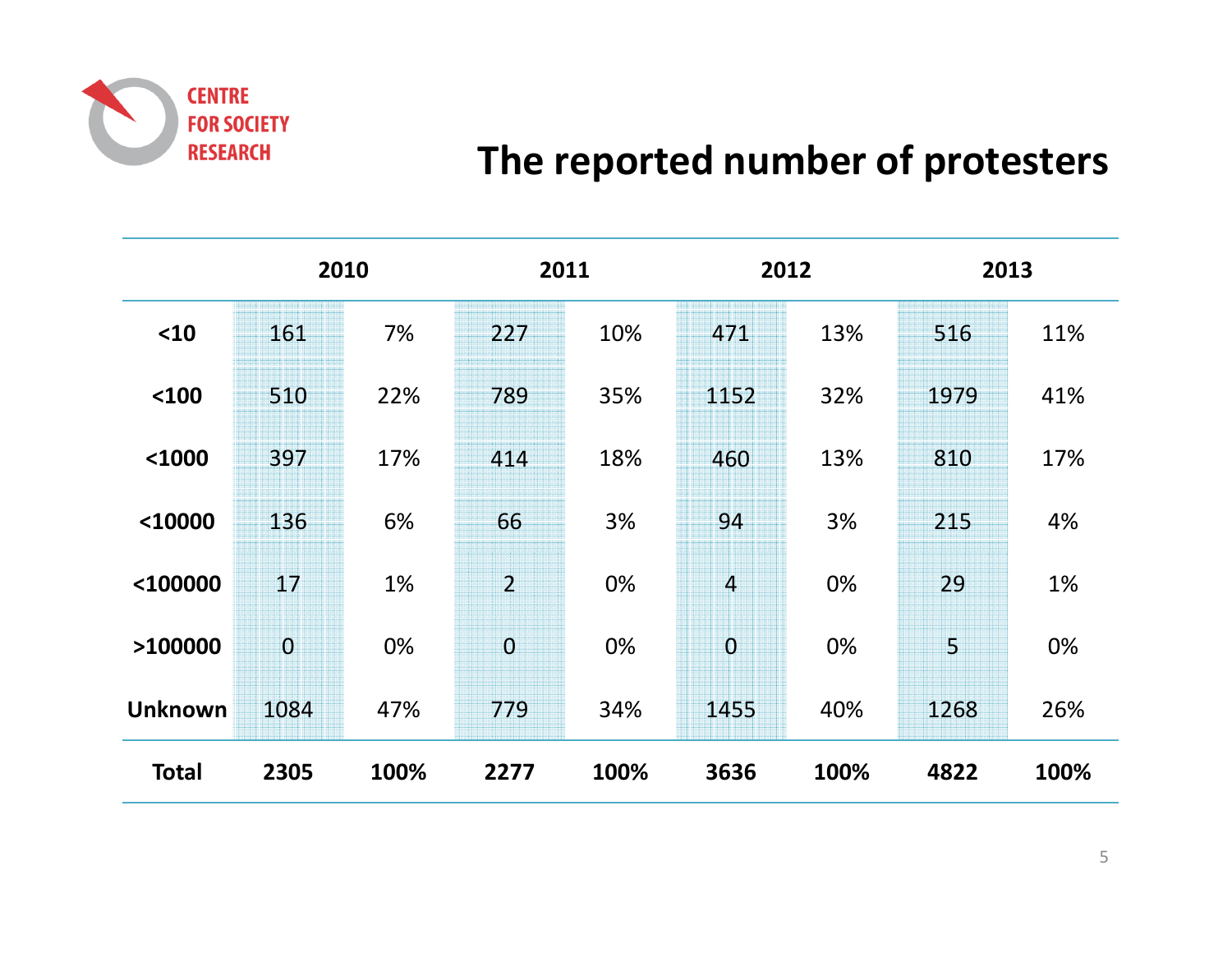

# **REGIONAL DISTRIBUTION OF PROTESTS**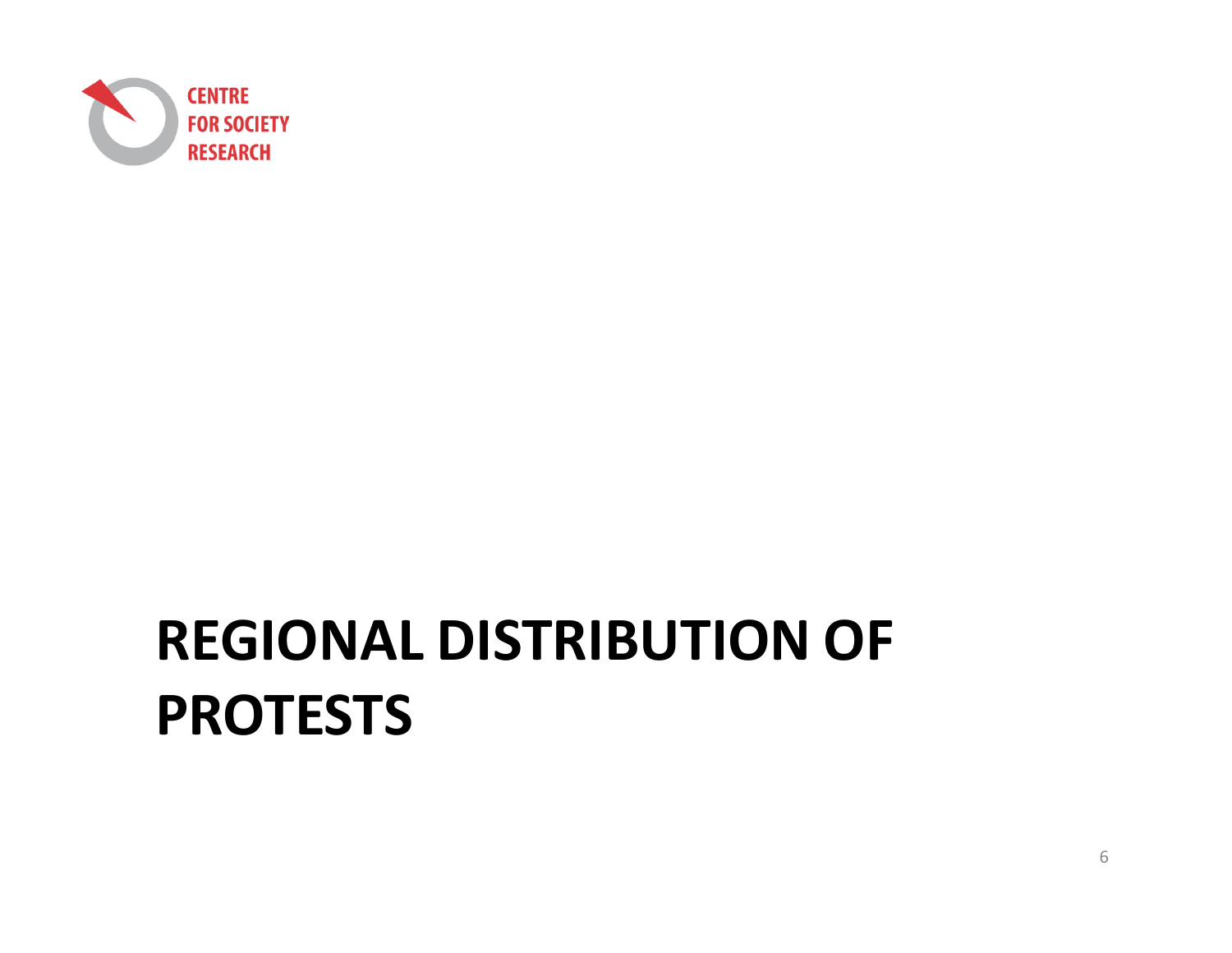

## **Regional distribution of protests**

|               | 2010    |      |      | 2011 |      | 2012 |      | 2013 |      | 2013 before<br><b>Maidan</b><br>(until 20.11) |      | <b>2013 after</b><br><b>Maidan</b><br>(from 21.11) |
|---------------|---------|------|------|------|------|------|------|------|------|-----------------------------------------------|------|----------------------------------------------------|
| <b>Centre</b> | 389     | 17%  | 480  | 21%  | 633  | 17%  | 929  | 19%  | 637  | 19%                                           | 292  | 21%                                                |
| <b>Crimea</b> | 170     | 7%   | 160  | 7%   | 199  | 5%   | 211  | 4%   | 161  | 5%                                            | 50   | 4%                                                 |
| East          | 503     | 22%  | 573  | 25%  | 696  | 19%  | 903  | 19%  | 683  | 20%                                           | 220  | 16%                                                |
| Kyiv          | 422     | 18%  | 406  | 18%  | 638  | 18%  | 805  | 17%  | 582  | 17%                                           | 223  | 16%                                                |
| South         | 284     | 12%  | 225  | 10%  | 597  | 16%  | 774  | 16%  | 621  | 18%                                           | 153  | 11%                                                |
| <b>West</b>   | 534     | 23%  | 430  | 19%  | 867  | 24%  | 1187 | 25%  | 735  | 21%                                           | 452  | 33%                                                |
| <b>Total</b>  | $2302*$ | 100% | 2274 | 100% | 3630 | 100% | 4809 | 100% | 3419 | 100%                                          | 1390 | 100%                                               |

\* The "nationwide" events (i.e., those that were impossible to locate in a particular settlement) are not included in the regional distribution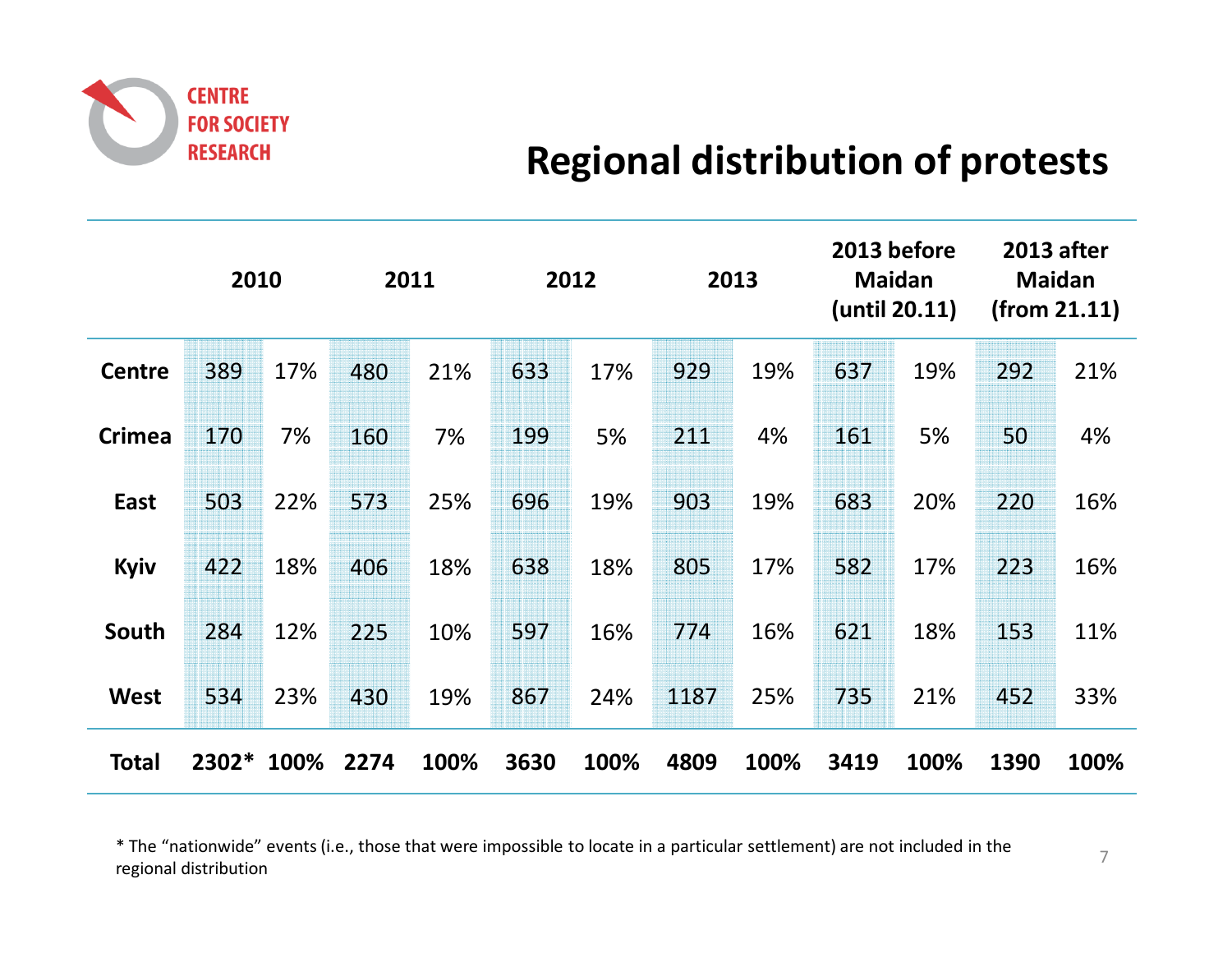

# **The number of protests per 1 million of de facto population in regions**

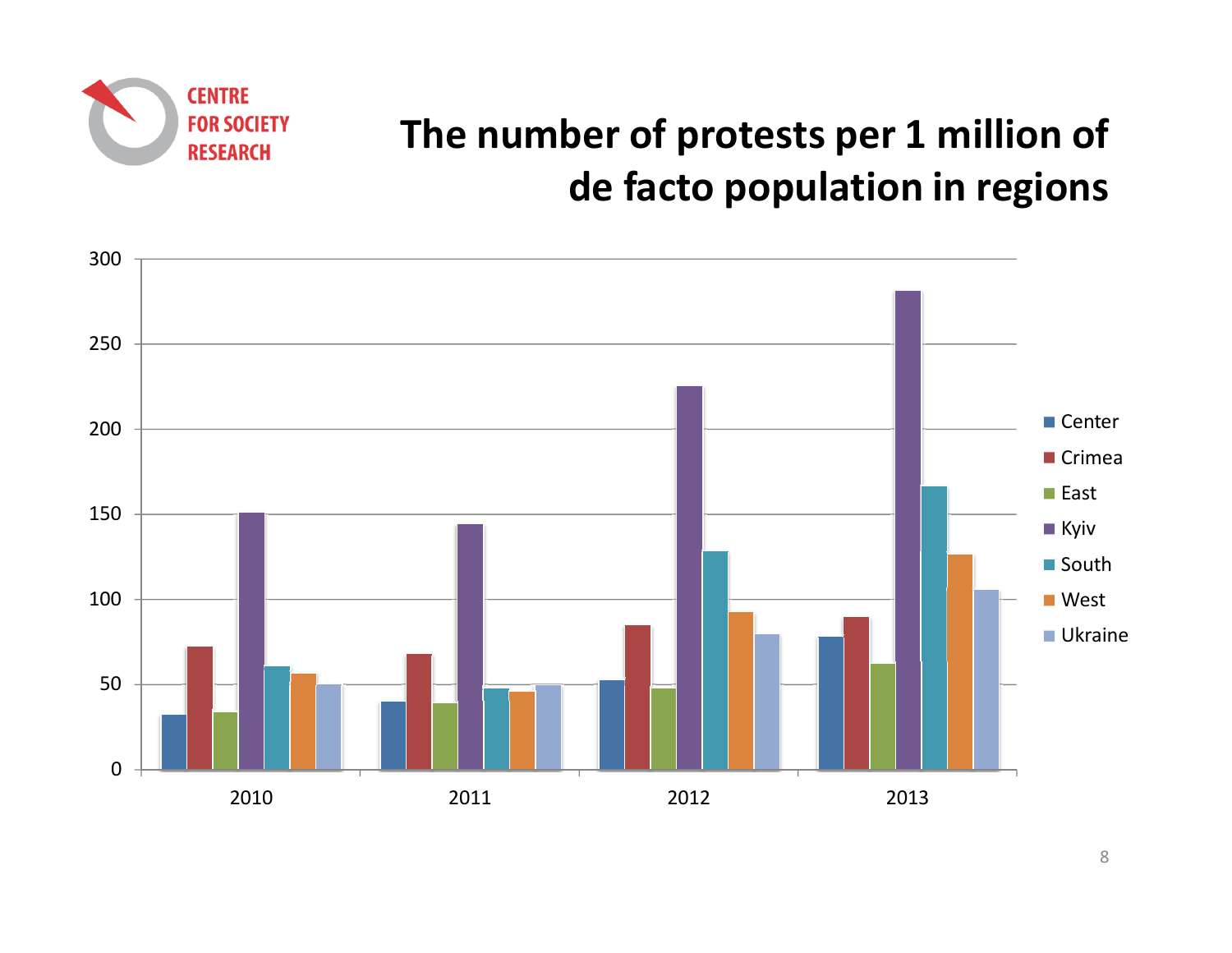

# **The number of protests in the regions of Ukraine**

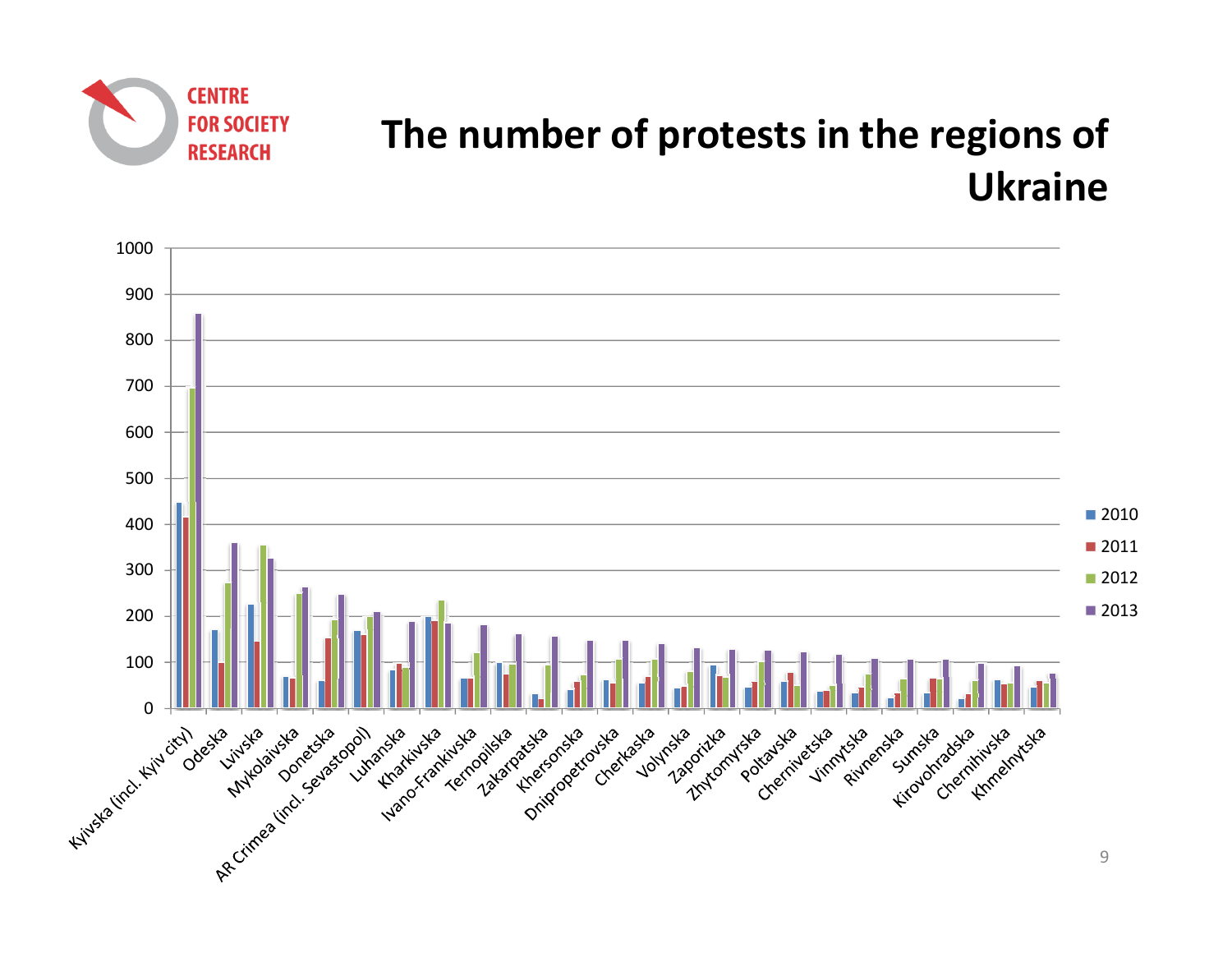

# **THE PROTEST ISSUES FROM A REGIONAL PERSPECTIVE**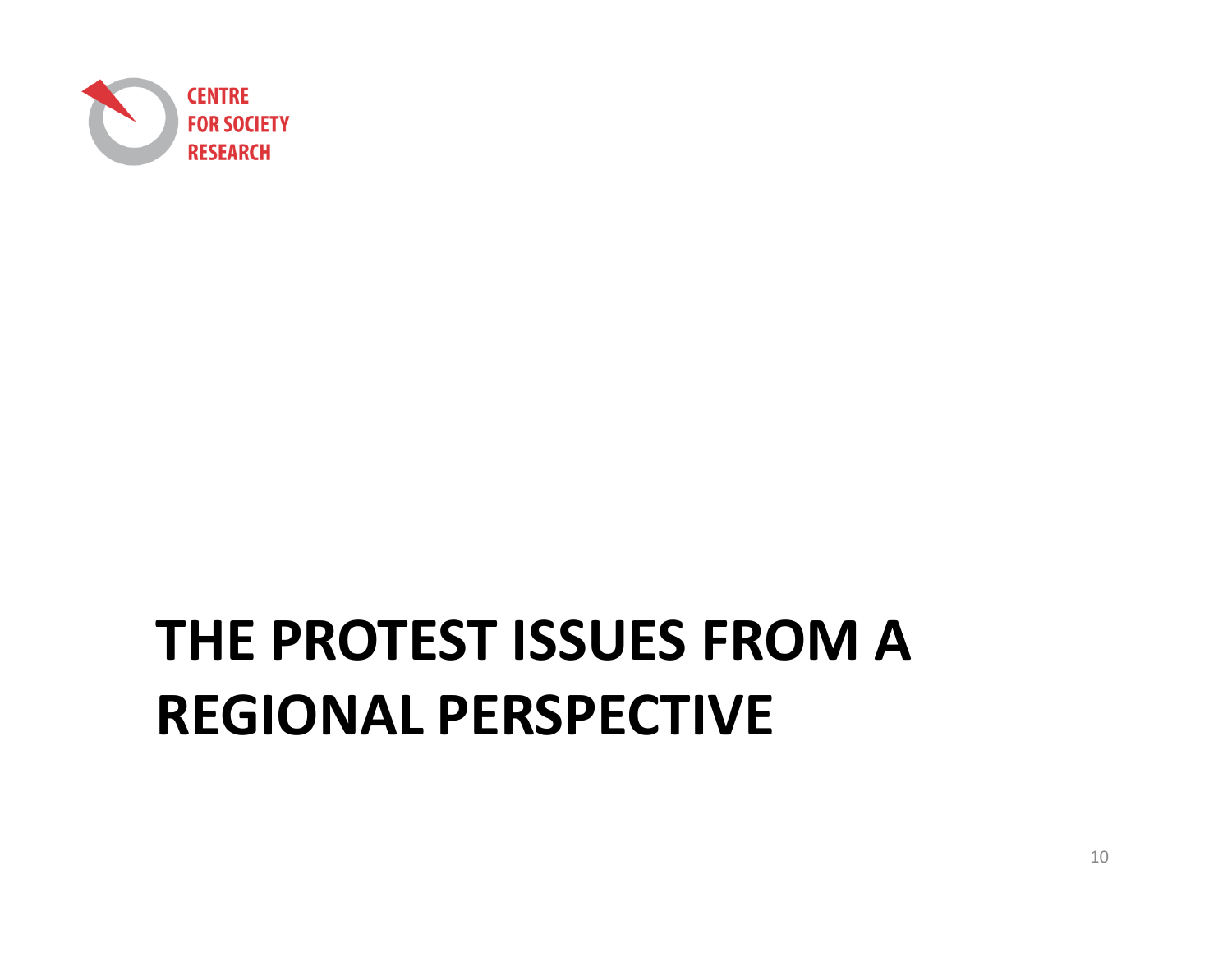

#### **Protest issues**

|                     | 2011 |     | 2012 |     |      | 2013 | 2013 before<br><b>Maidan (until</b><br>20.11) |     | <b>2013 after</b><br><b>Maidan (from</b><br>21.11) |     |
|---------------------|------|-----|------|-----|------|------|-----------------------------------------------|-----|----------------------------------------------------|-----|
| Socioeconomic       | 1374 | 60% | 1546 | 43% | 2062 | 43%  | 1926                                          | 56% | 136                                                | 10% |
| <b>Ideological</b>  | 558  | 25% | 858  | 24% | 1740 | 36%  | 871                                           | 25% | 869                                                | 62% |
| <b>Political</b>    | 564  | 25% | 1249 | 34% | 1727 | 36%  | 924                                           | 27% | 803                                                | 58% |
| <b>Civic rights</b> | 391  | 17% | 617  | 17% | 1644 | 34%  | 926                                           | 27% | 718                                                | 52% |
|                     | 2277 |     | 3636 |     | 4822 |      | 3428                                          |     | 1394                                               |     |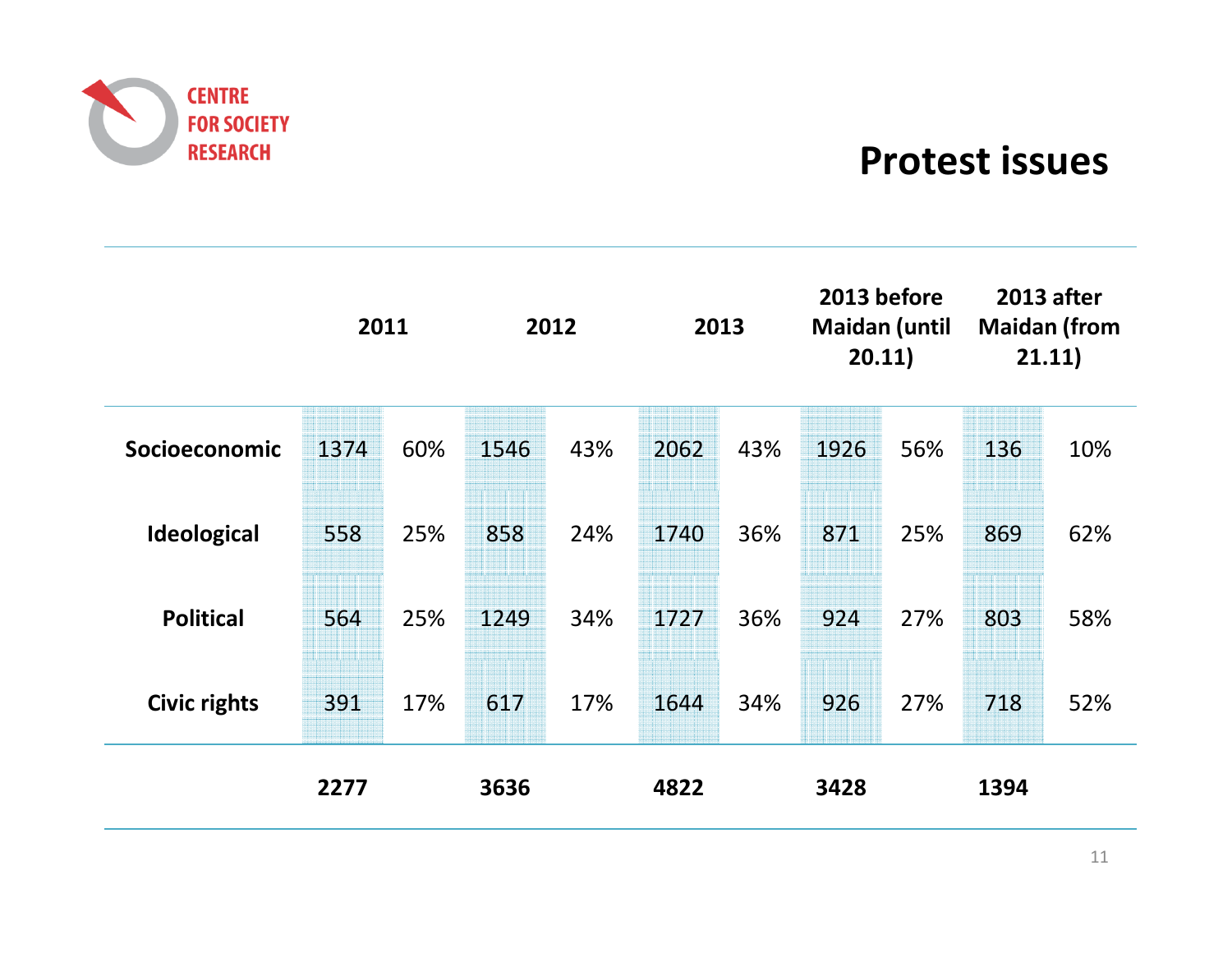

# **The number of participants in the protests by issues**

| <b>Size</b>    |      | Socioeconomic |      | <b>Ideological</b> |      | <b>Political</b> |      | Civic rights |      | All protests |
|----------------|------|---------------|------|--------------------|------|------------------|------|--------------|------|--------------|
|                | 2012 | 2013          | 2012 | 2013               | 2012 | 2013             | 2012 | 2013         | 2012 | 2013         |
| $10$           | 10%  | 9%            | 12%  | 9%                 | 14%  | 10%              | 17%  | 12%          | 13%  | 11%          |
| $100$          | 40%  | 49%           | 32%  | 32%                | 20%  | 34%              | 34%  | 42%          | 32%  | 41%          |
| $1000$         | 15%  | 16%           | 15%  | 21%                | 13%  | 20%              | 12%  | 17%          | 13%  | 17%          |
| <10000         | 1%   | 2%            | 4%   | 9%                 | 5%   | 10%              | 2%   | 7%           | 3%   | 5%           |
| <b>Unknown</b> | 34%  | 24%           | 37%  | 28%                | 48%  | 26%              | 37%  | 23%          | 40%  | 26%          |
| <b>Total</b>   | 100% | 100%          | 100% | 100%               | 100% | 100%             | 100% | 100%         | 100% | 100%         |
| N              | 1546 | 2062          | 858  | 1740               | 1249 | 1727             | 617  | 1644         | 3636 | 4822         |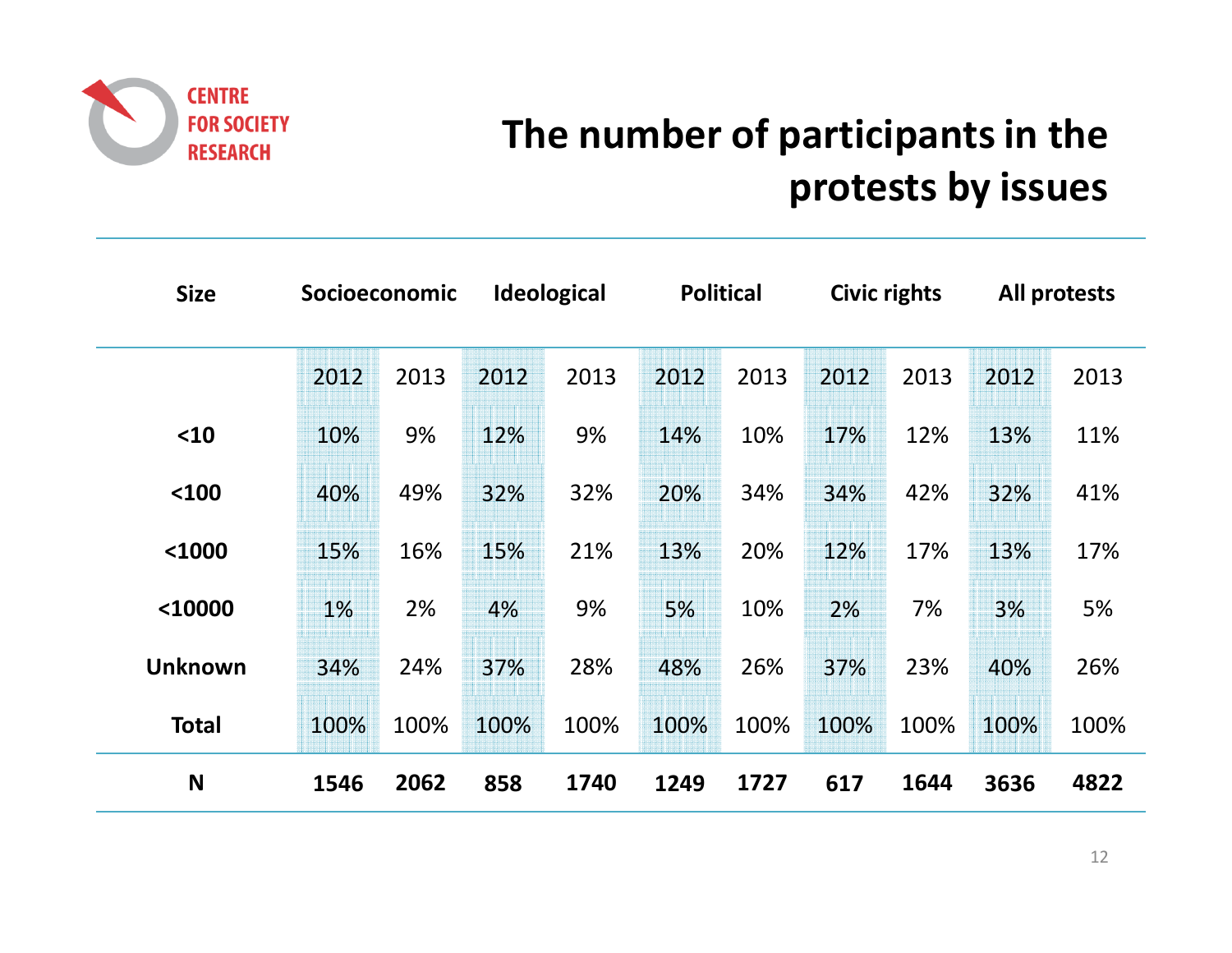

#### **Protest issues in the regions: Center**

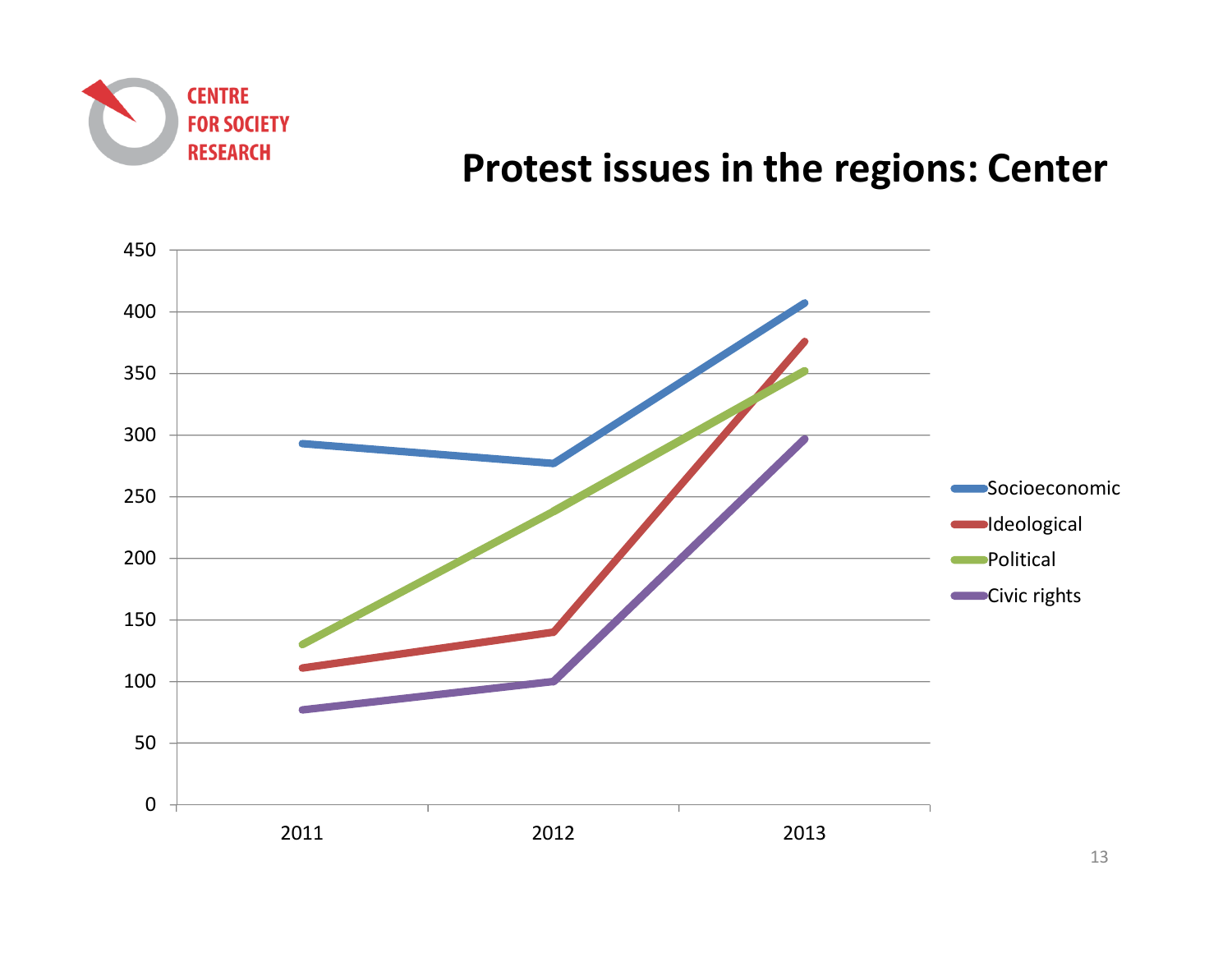

#### **Protest issues in the regions: Crimea**

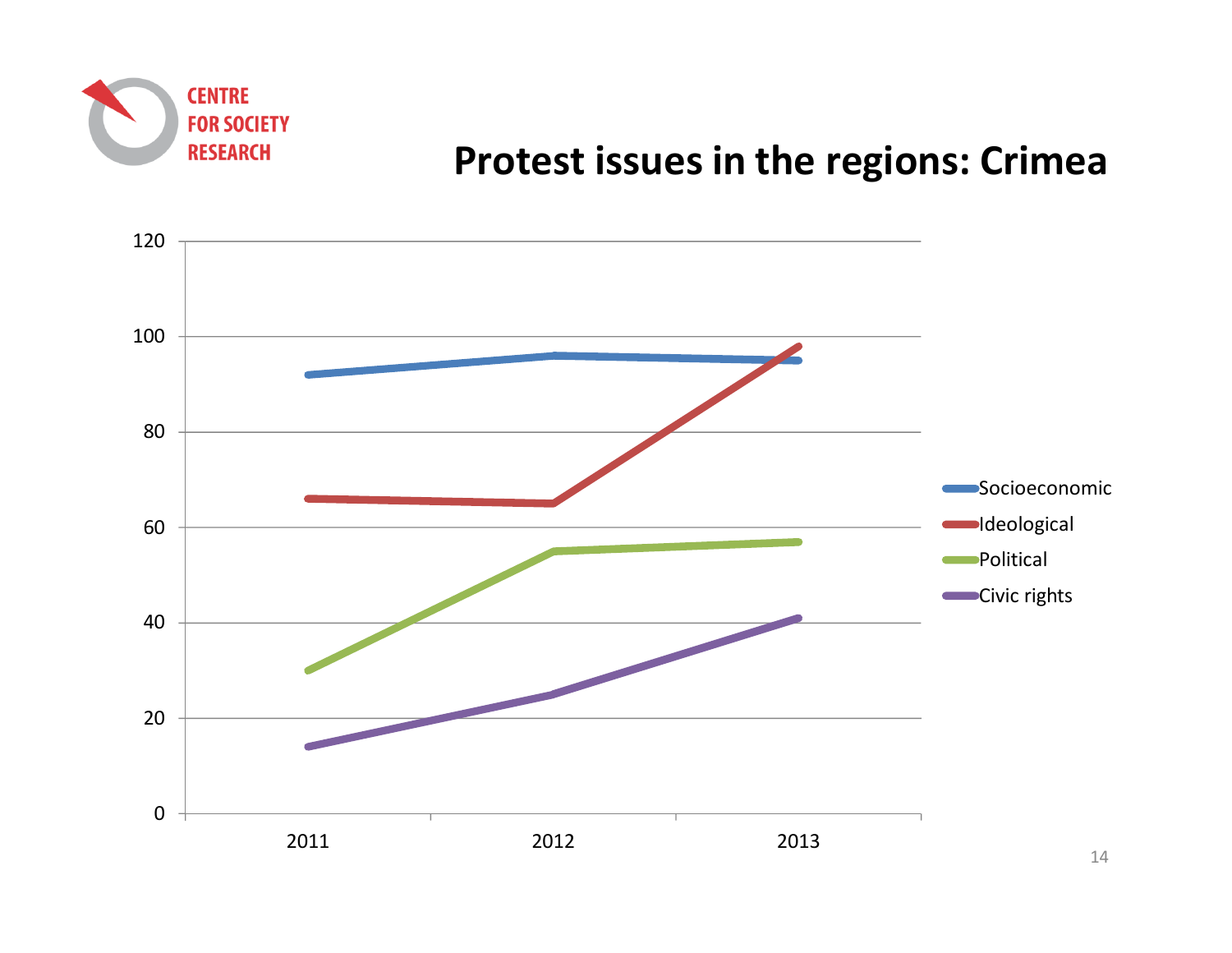

#### **Protest issues in the regions: East**

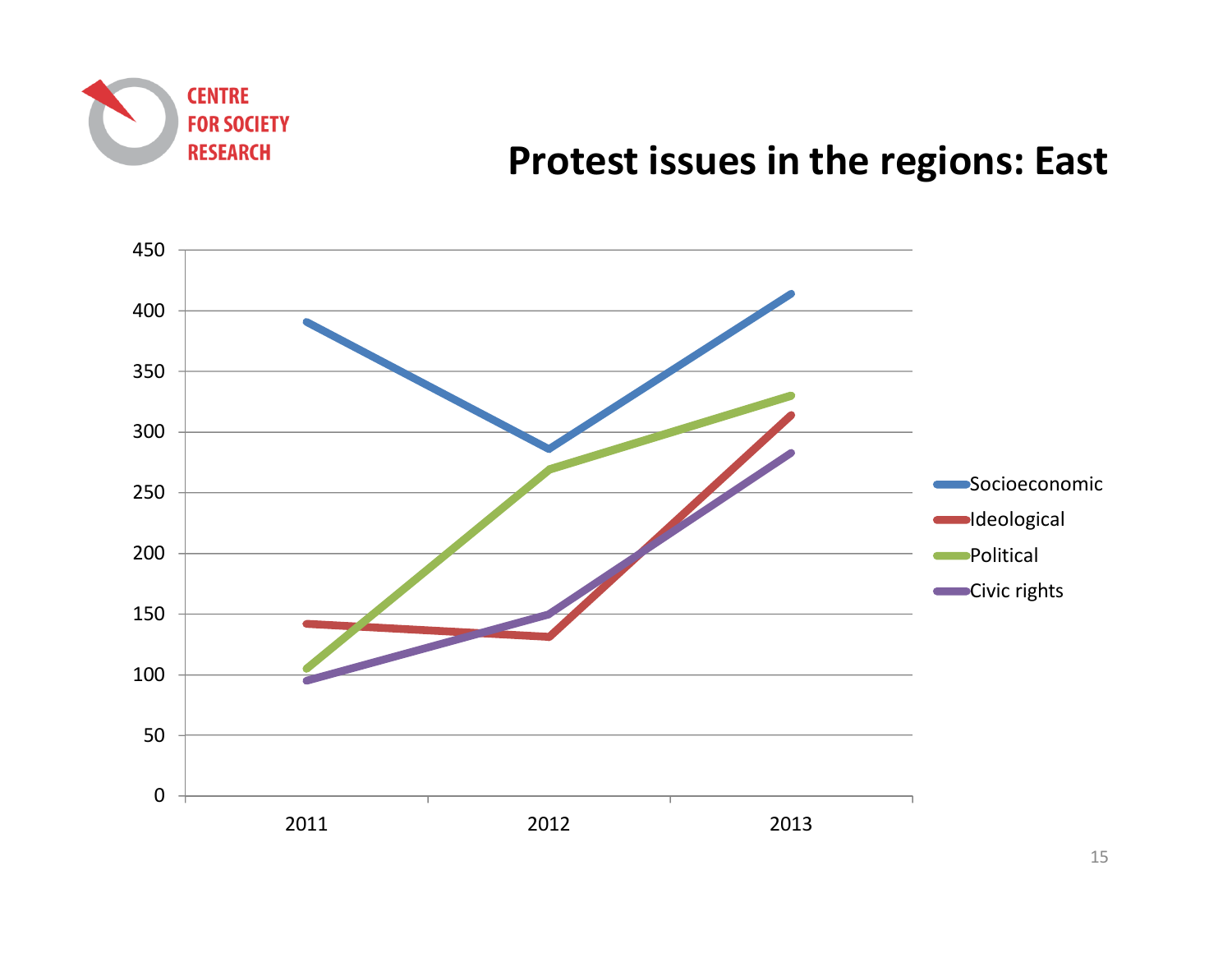

## **Protest issues in the regions: Kyiv**

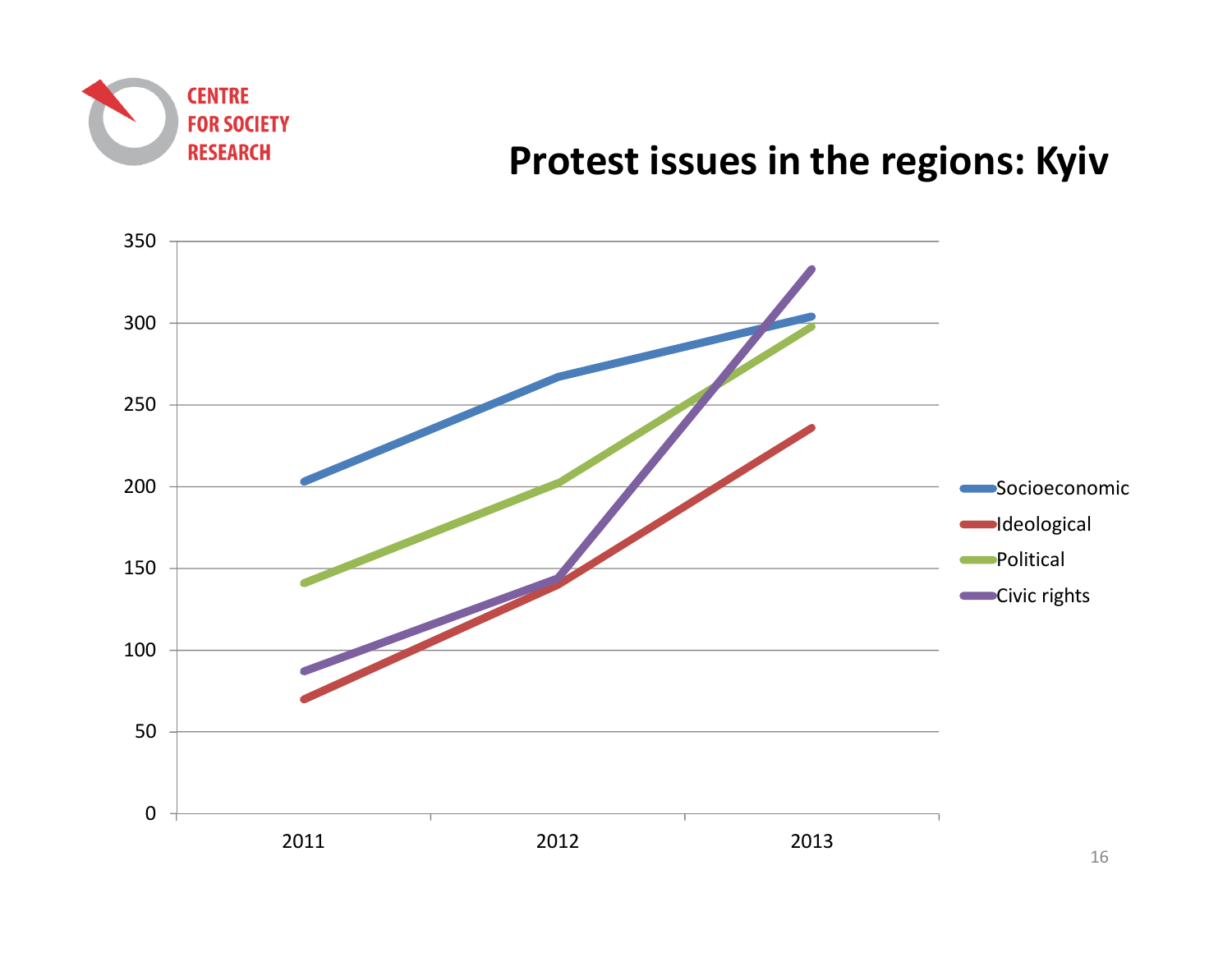

#### **Protest issues in the regions: South**

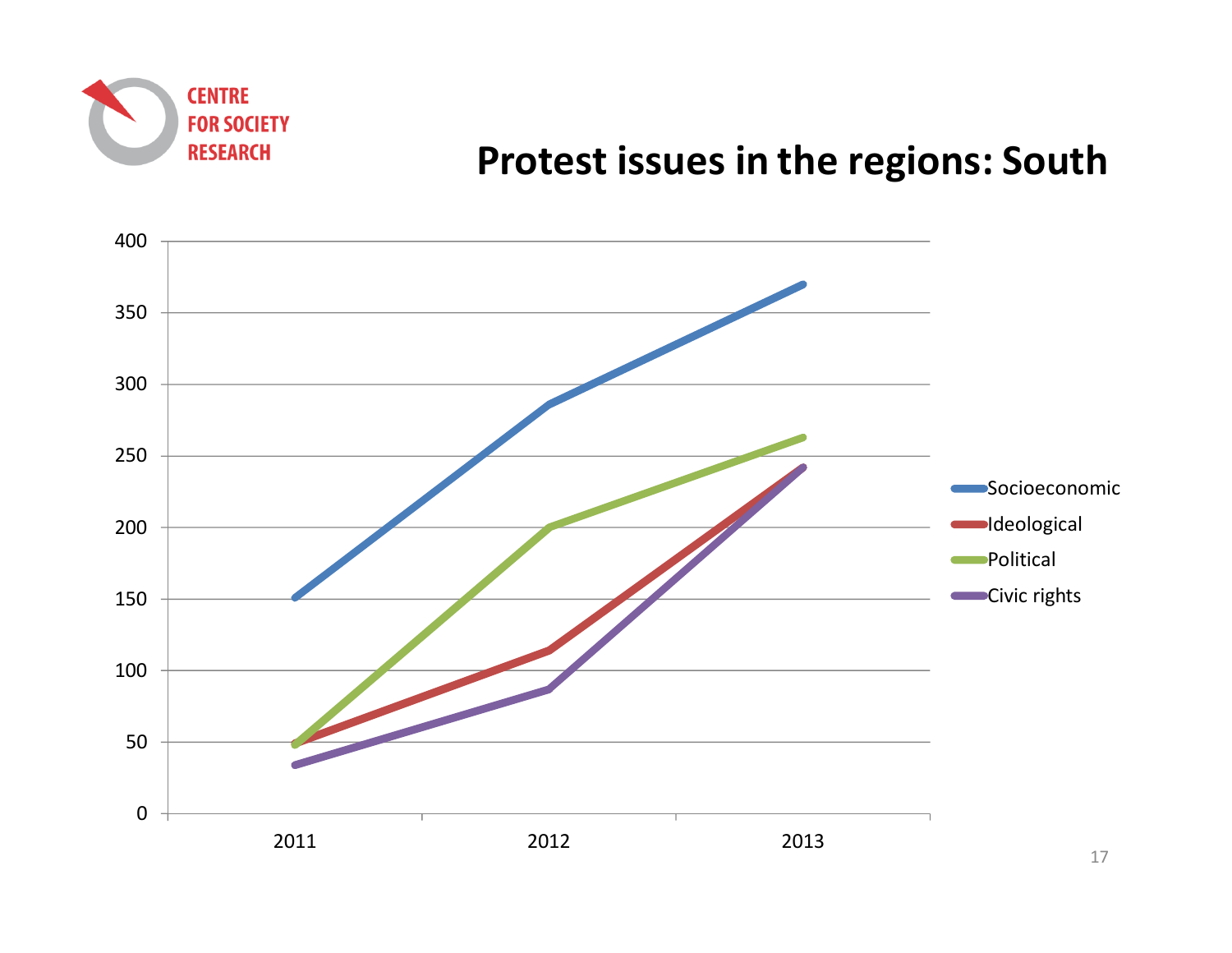

#### **Protest issues in the regions: West**

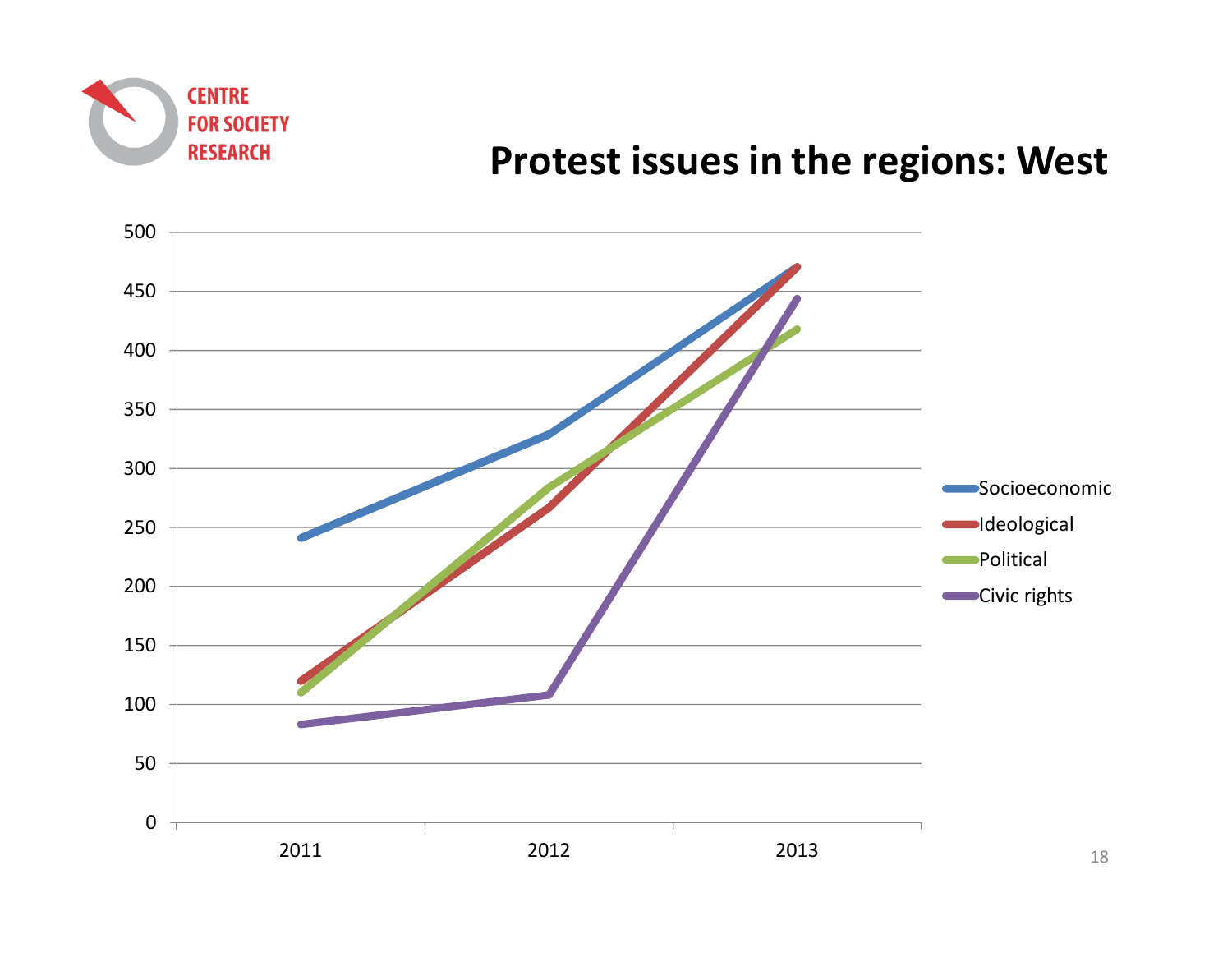

# **TOP-5 socioeconomic problems in 2013 most frequently raised by protests**

| <b>Ukraine</b>                  | <b>Center</b>            | <b>Crimea</b>                                    | East                    | Kyiv                           | South                           | <b>West</b>             |
|---------------------------------|--------------------------|--------------------------------------------------|-------------------------|--------------------------------|---------------------------------|-------------------------|
| <b>Development</b><br>projects  | Public<br>utilities      | Development<br>projects                          | Environment             | <b>Development</b><br>projects | Development<br>projects         | <b>Public utilities</b> |
| <b>Public utilities</b>         | Developmen<br>t projects | Land                                             | <b>Public utilities</b> | Labor rights                   | <b>Public utilities</b>         | Development<br>projects |
| <b>Environment</b>              |                          | <b>Environment Public utilities Unpaid wages</b> |                         | Unpaid<br>wages                | <b>Small business</b><br>rights | Environment             |
| <b>Wage arrears</b>             | Unpaid<br>wages          | <b>Housing rights</b>                            | Development<br>projects | Public<br>utilities            | <b>Unpaid wages</b>             | Land                    |
| <b>Small business</b><br>rights | Closing<br>enterprises   | Unpaid wages                                     | Welfare                 | Financial<br>fraud             | <b>Financial fraud</b>          | Insufficient<br>funding |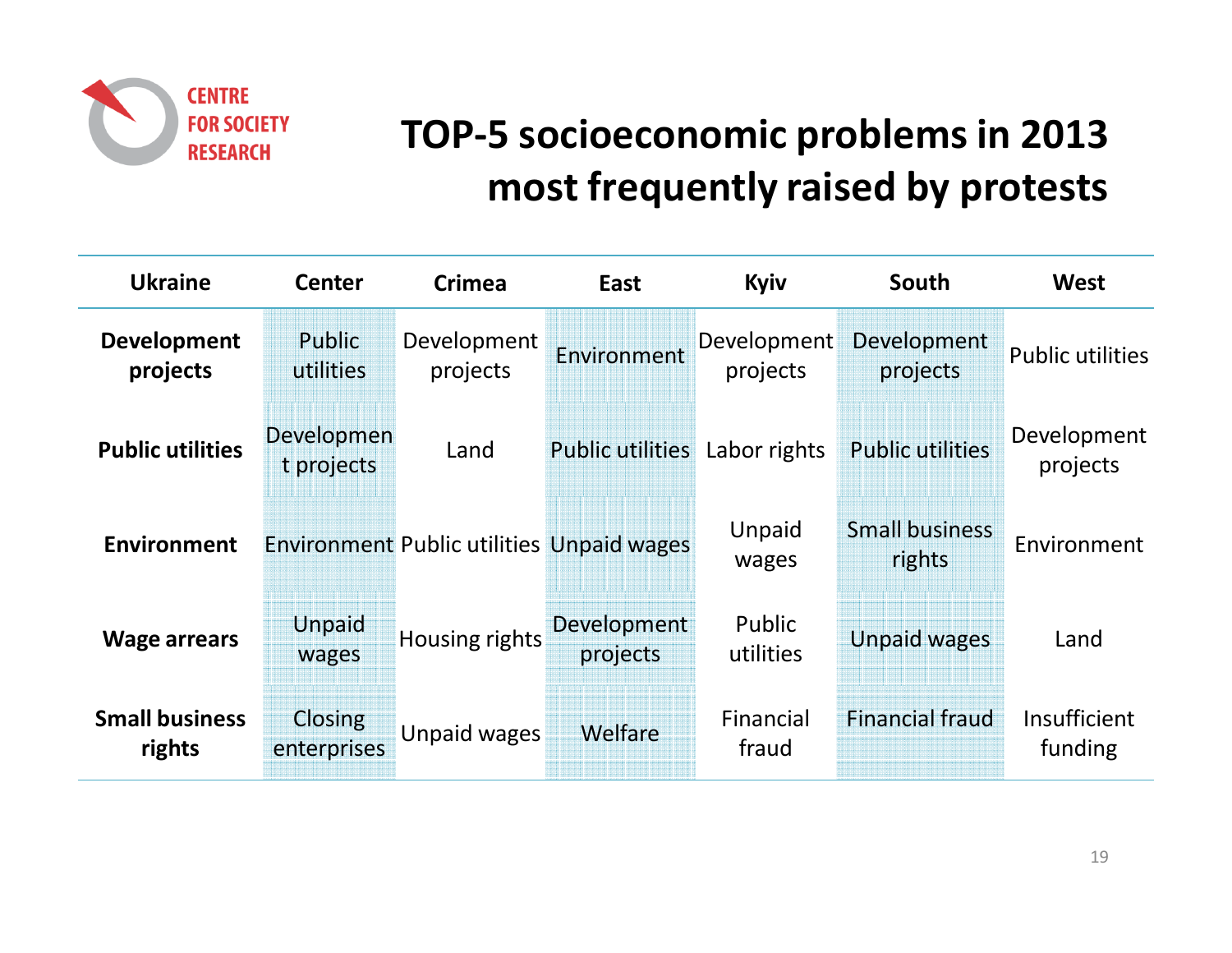

# **THE POLITICIZATION OF SOCIOECONOMIC PROTESTS**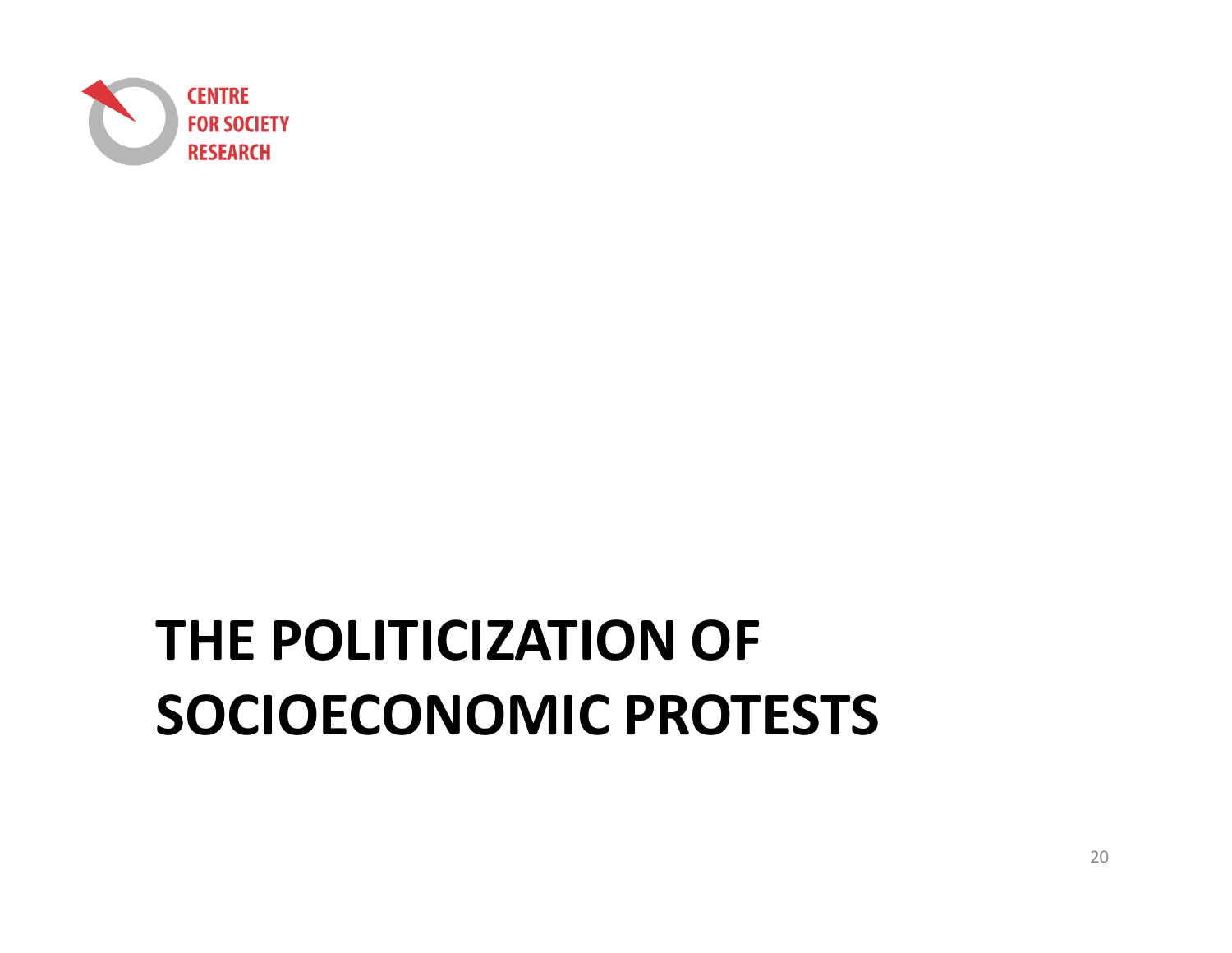

### **Combining protest issues**

| 2012                | Socioeconomic | <b>Ideological</b> | <b>Political</b> | <b>Civic rights</b> |
|---------------------|---------------|--------------------|------------------|---------------------|
| Socioeconomic       | 83%*          | 8%                 | 11%              | 17%                 |
| <b>Ideological</b>  | 4%            | 73%*               | 14%              | 6%                  |
| <b>Political</b>    | 9%            | 21%                | 66%*             | 28%                 |
| <b>CivilcRights</b> | 7%            | 4%                 | 14%              | $55%$ *             |
| N                   | 1546          | 858                | 1249             | 617                 |
| 2013                | Socioeconomic | Ideological        | <b>Political</b> | <b>Civic rights</b> |
| Socioeconomic       | 69%*          | 9%                 | 15%              | 18%                 |
| <b>Ideological</b>  | 8%            | 39%*               | 49%              | 30%                 |
| <b>Political</b>    | 13%           | 48%                | 18%*             | 47%                 |
| <b>Civic rights</b> | 15%           | 28%                | 44%              | $32%$ *             |
| N                   | 2062          | 1740               | 1727             | 1644                |

\*Not combined with any other issue type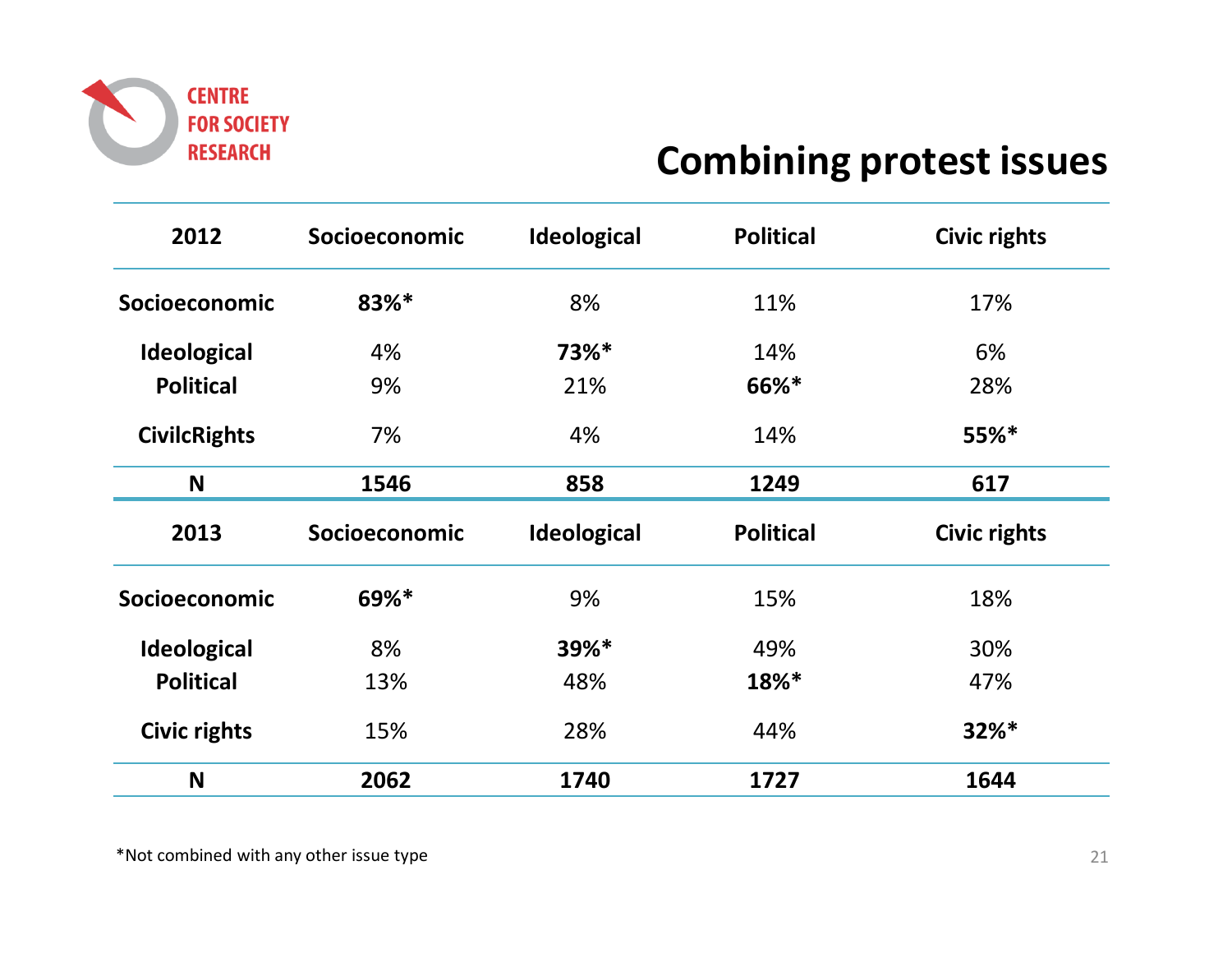



**CENTRE** 

**FOR SOCIETY RESEARCH** 

22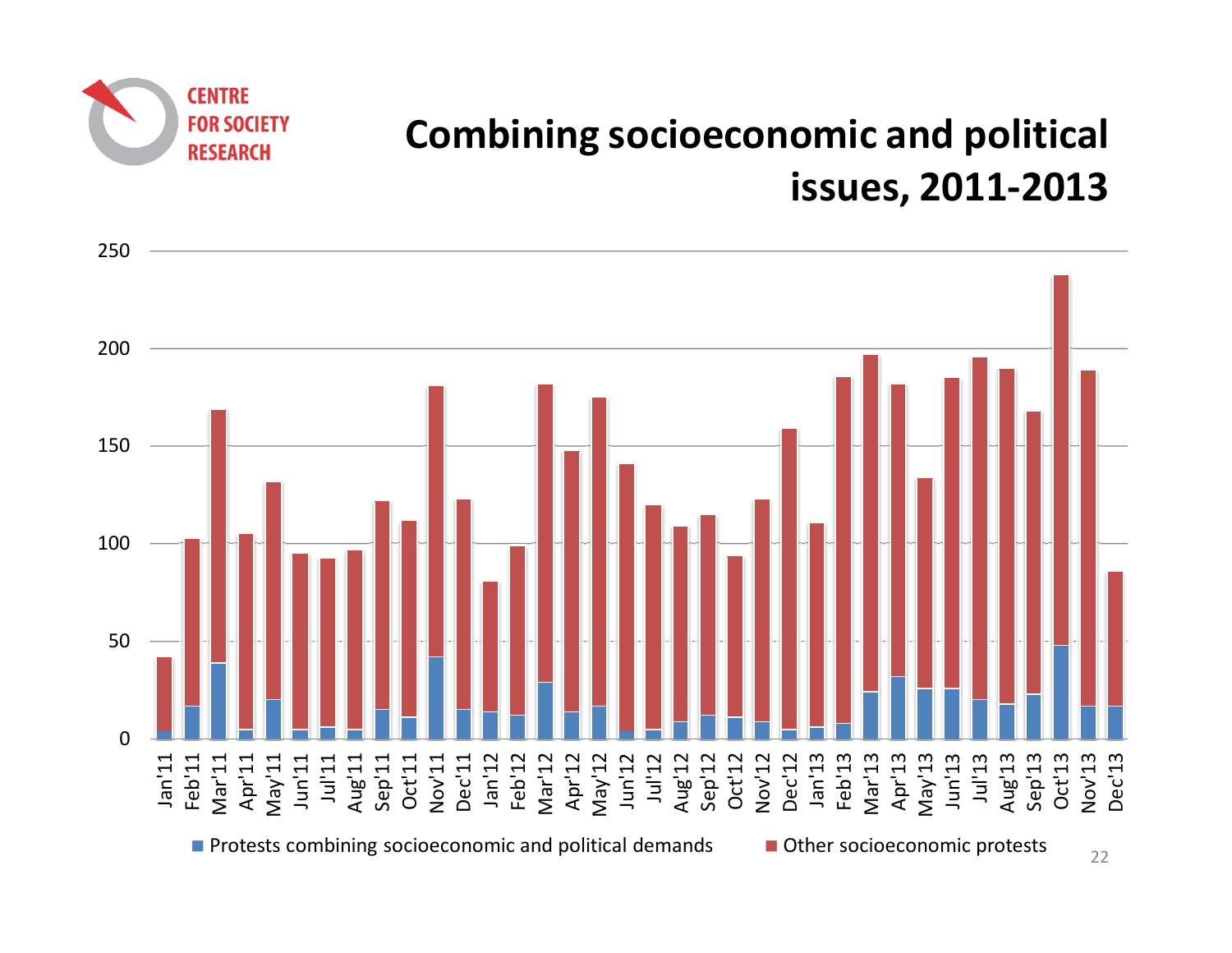

# **Participation of political parties in socioeconomic protests, 2010-2013**

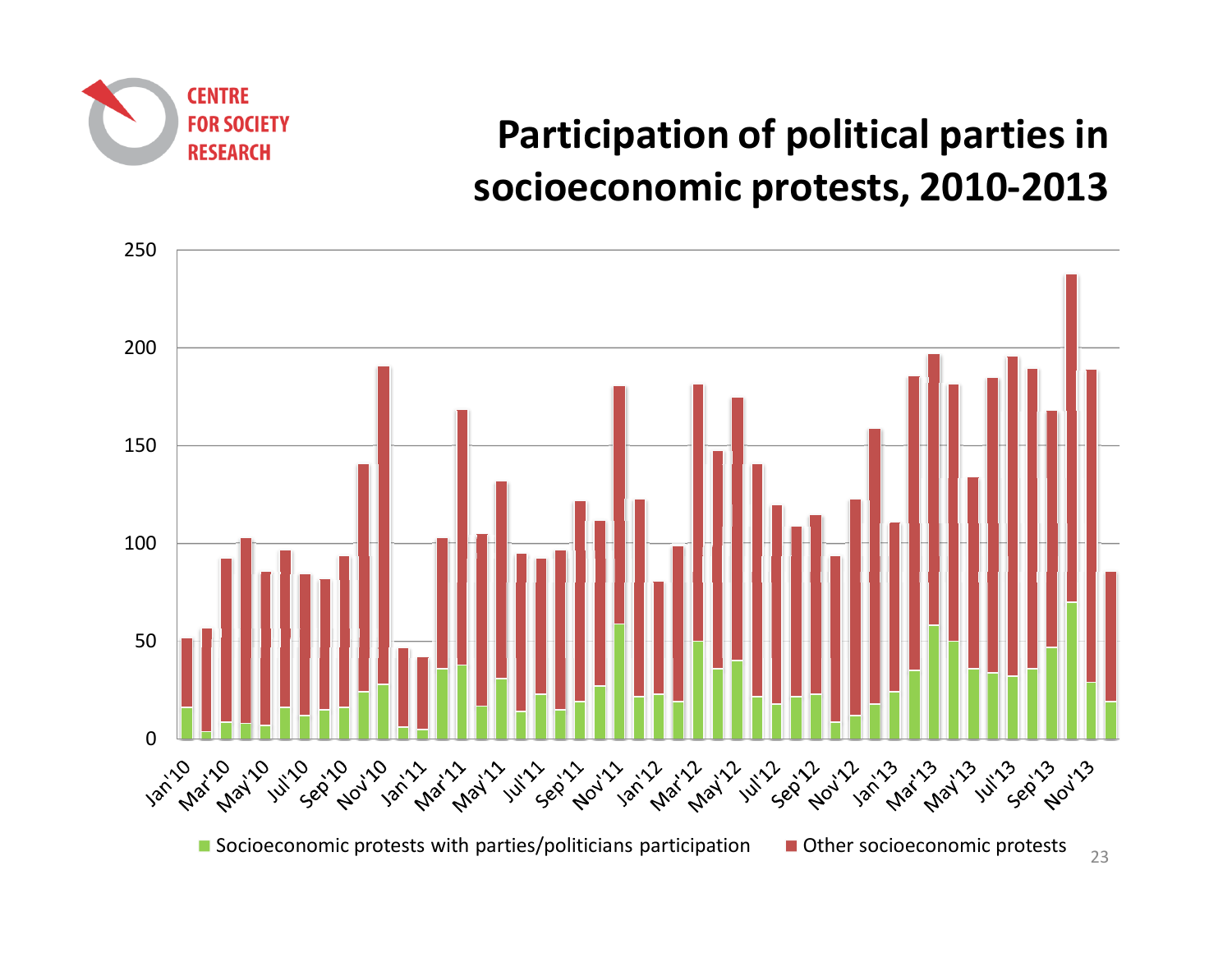# **Socioeconomic protests criticizing central government authorities, 2010-2013**



**CENTRE** 

**FOR SOCIETY RESEARCH**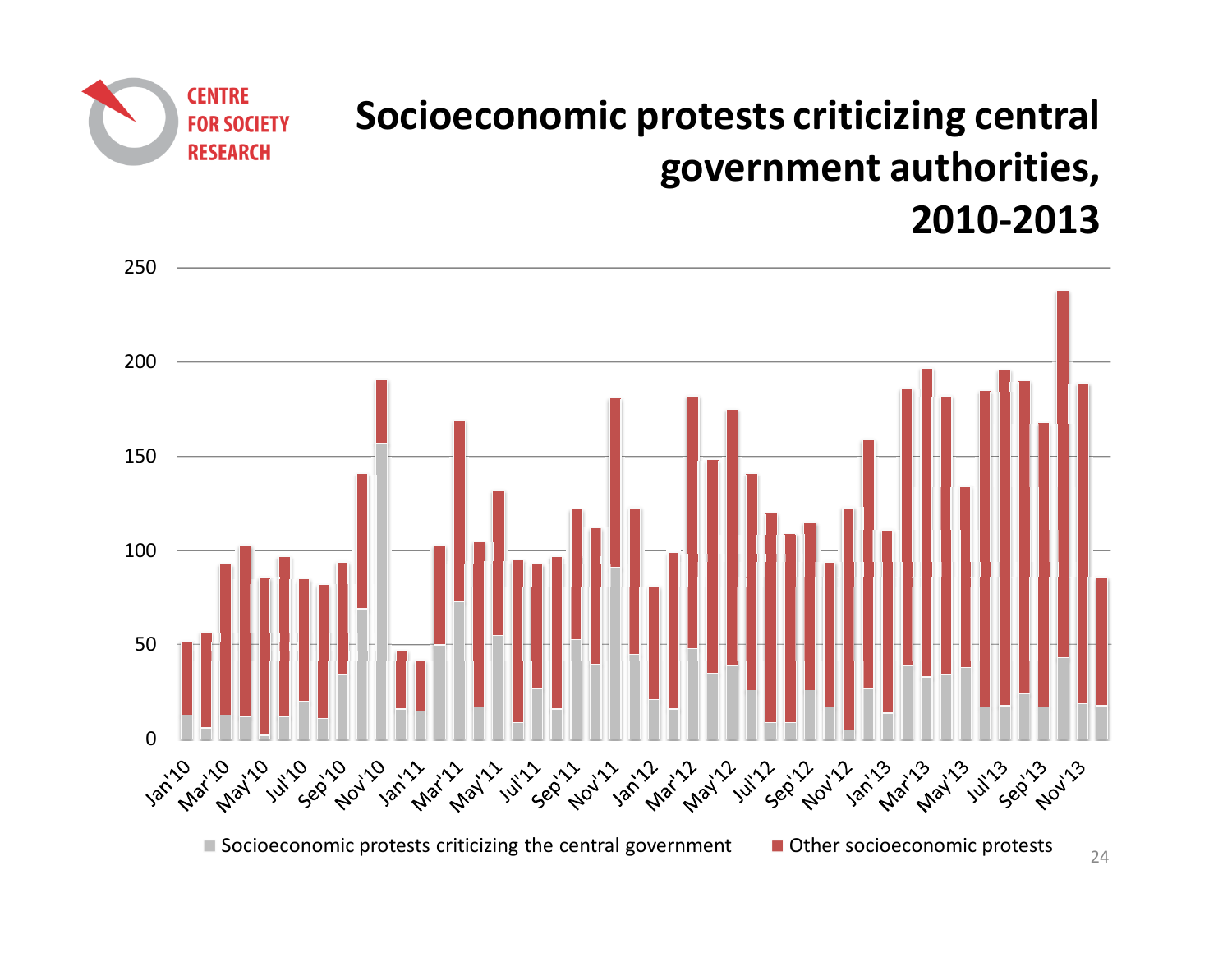

# **PROTESTS IN DEFENSE OF LABOR RIGHTS**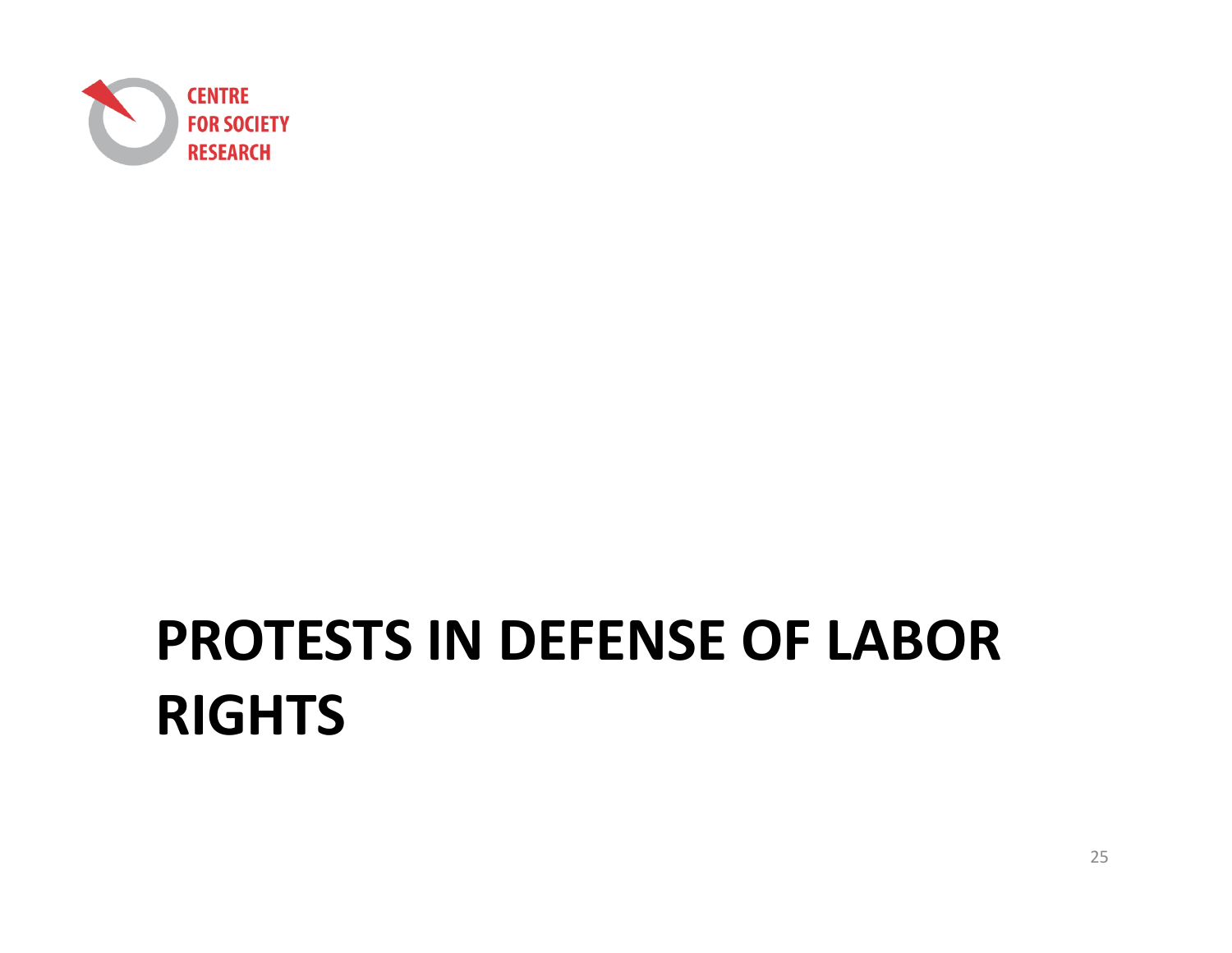

# **The number of protests in defense of labor rights**

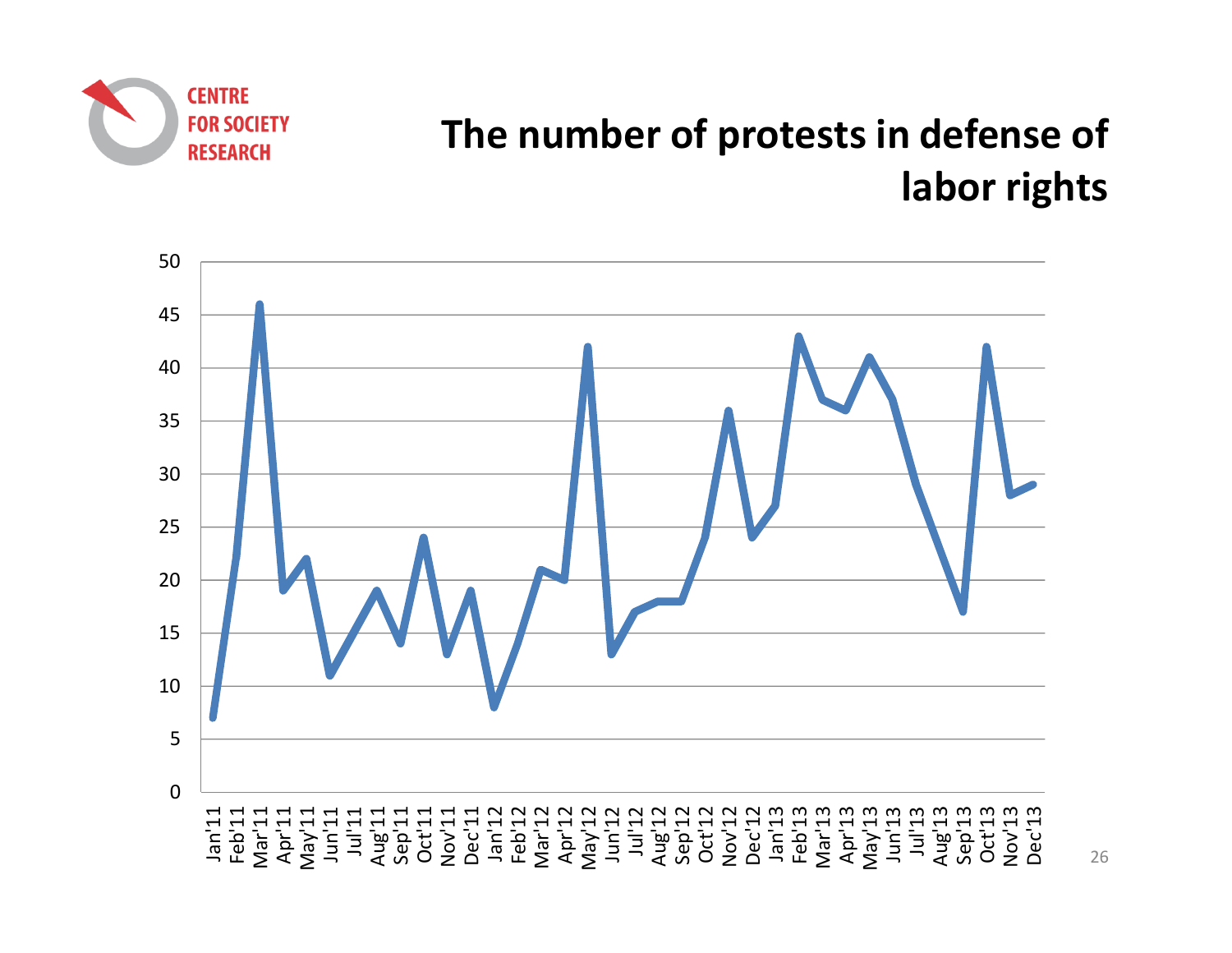

# **The issues of the protests in defense of labor rights**

| <b>Issues</b>       | <b>Specific topics</b>                                                   | 2011 | 2012 | 2013 |
|---------------------|--------------------------------------------------------------------------|------|------|------|
|                     | <b>Unpaid wages</b>                                                      | 35%  | 47%  | 45%  |
|                     | Labor rights                                                             | 34%  | 28%  | 30%  |
|                     | <b>Closing enterprises</b>                                               | 15%  | 13%  | 19%  |
|                     | Hostile takeover (raids)                                                 | 7%   | 7%   | 11%  |
|                     | Unemployment                                                             | N.A. | N.A. | 9%   |
| Socioeconomic       | For or against administration                                            | N.A. | 7%   | 9%   |
|                     | Education                                                                | 13%  | 2%   | 5%   |
|                     | <b>Public health</b>                                                     | 3%   | 2%   | 4%   |
|                     | Insufficient funding                                                     | 5%   | 10%  | 4%   |
|                     | Wage increase                                                            | 16%  | 6%   | 4%   |
|                     | Other                                                                    | 32%  | 18%  | 24%  |
| <b>Political</b>    | Against central government, local authorities and its<br>representatives | 9%   | 4%   | 11%  |
|                     | Other                                                                    | 0%   | 2%   | 1%   |
| <b>Civic rights</b> |                                                                          | 7%   | 5%   | 11%  |
| <b>Ideological</b>  |                                                                          | 7%   | 2%   | 8%   |
| N                   |                                                                          | 231  | 255  | 389  |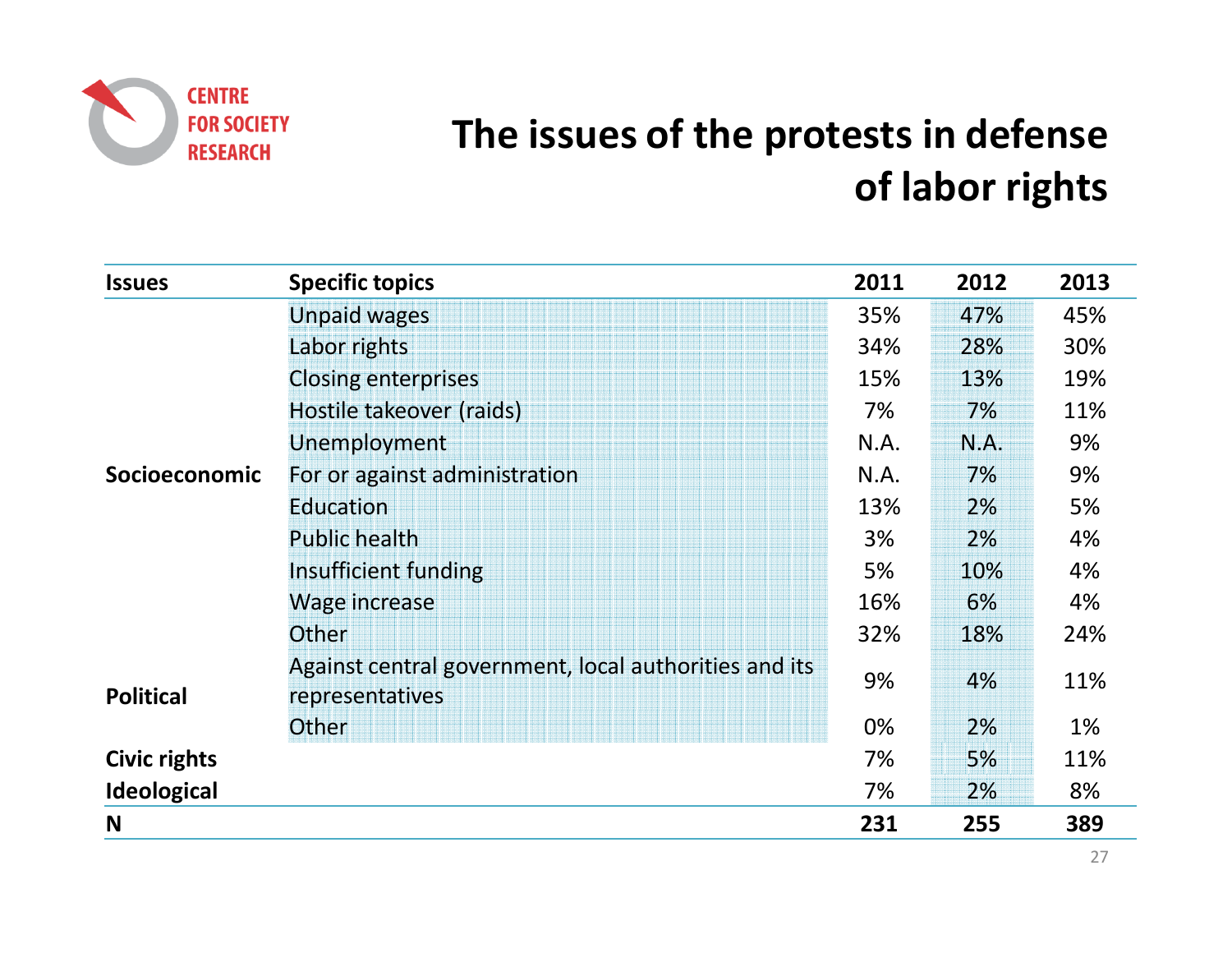

# **Participants of protests in defense of labor rights**

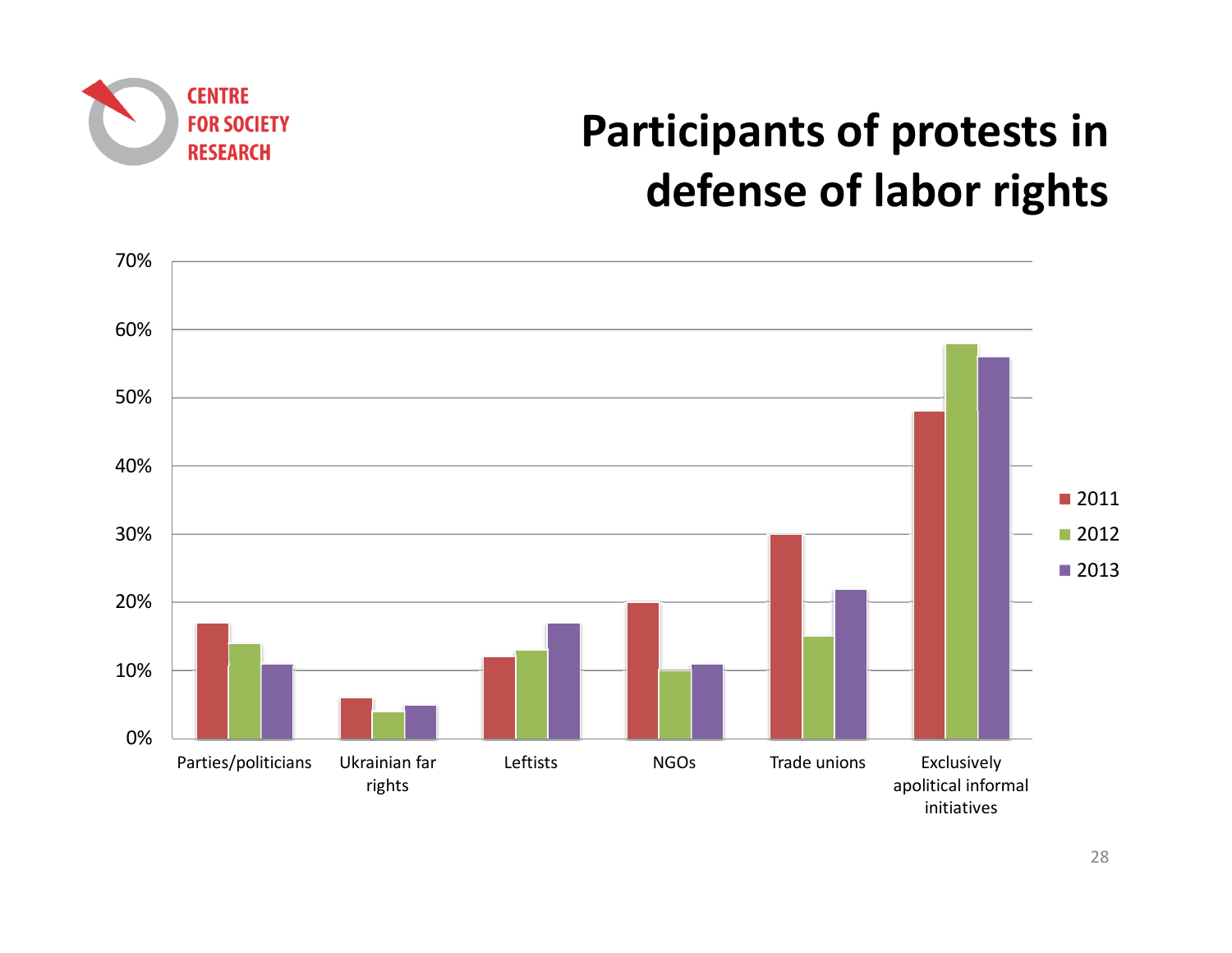

# **PROTEST PARTICIPANTS, TACTICS AND TARGETS**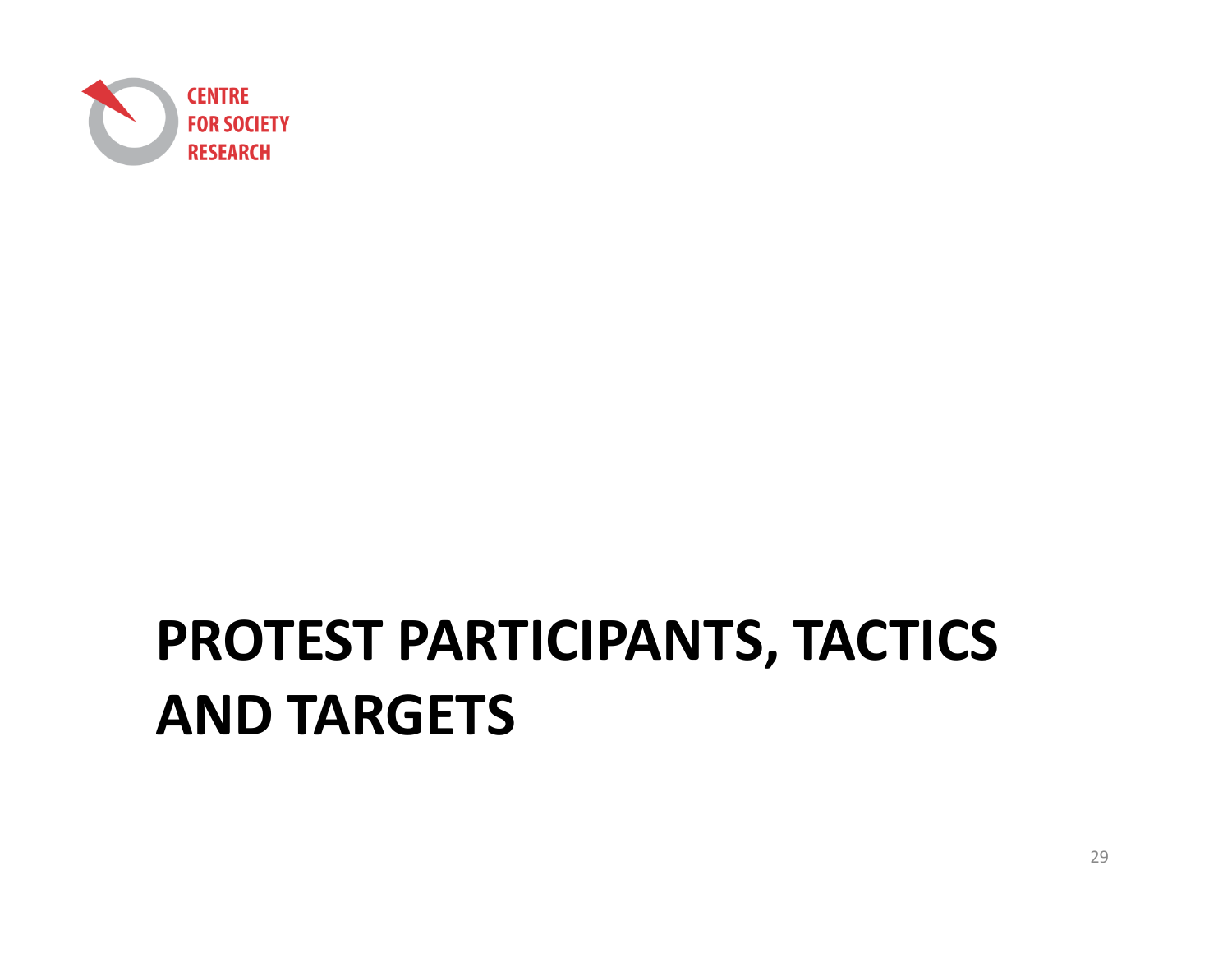

## **Participants of protests in 2013**

|                                                       | Socioeconomic | <b>Ideological</b> | <b>Political</b> | Civic rights | In all<br>protests |
|-------------------------------------------------------|---------------|--------------------|------------------|--------------|--------------------|
| Parties/politicians                                   | 23%           | 48%                | 55%              | 41%          | 36%                |
| <b>NGOs</b>                                           | 16%           | 25%                | 18%              | 19%          | 19%                |
| <b>Exclusively apolitical informal</b><br>initiatives | 52%           | 26%                | 26%              | 38%          | 39%                |
| <b>Groups of unknowns</b>                             | 1%            | 7%                 | 5%               | 1%           | 4%                 |
| <b>Ukrainian far rights</b>                           | 11%           | 30%                | 32%              | 27%          | 21%                |
| <b>Russian nationalists</b>                           | 1%            | 5%                 | 3%               | 1%           | 2%                 |
| N                                                     | 2062          | 1740               | 1727             | 1644         | 4822               |
| All protests                                          | 43%           | 36%                | 36%              | 34%          |                    |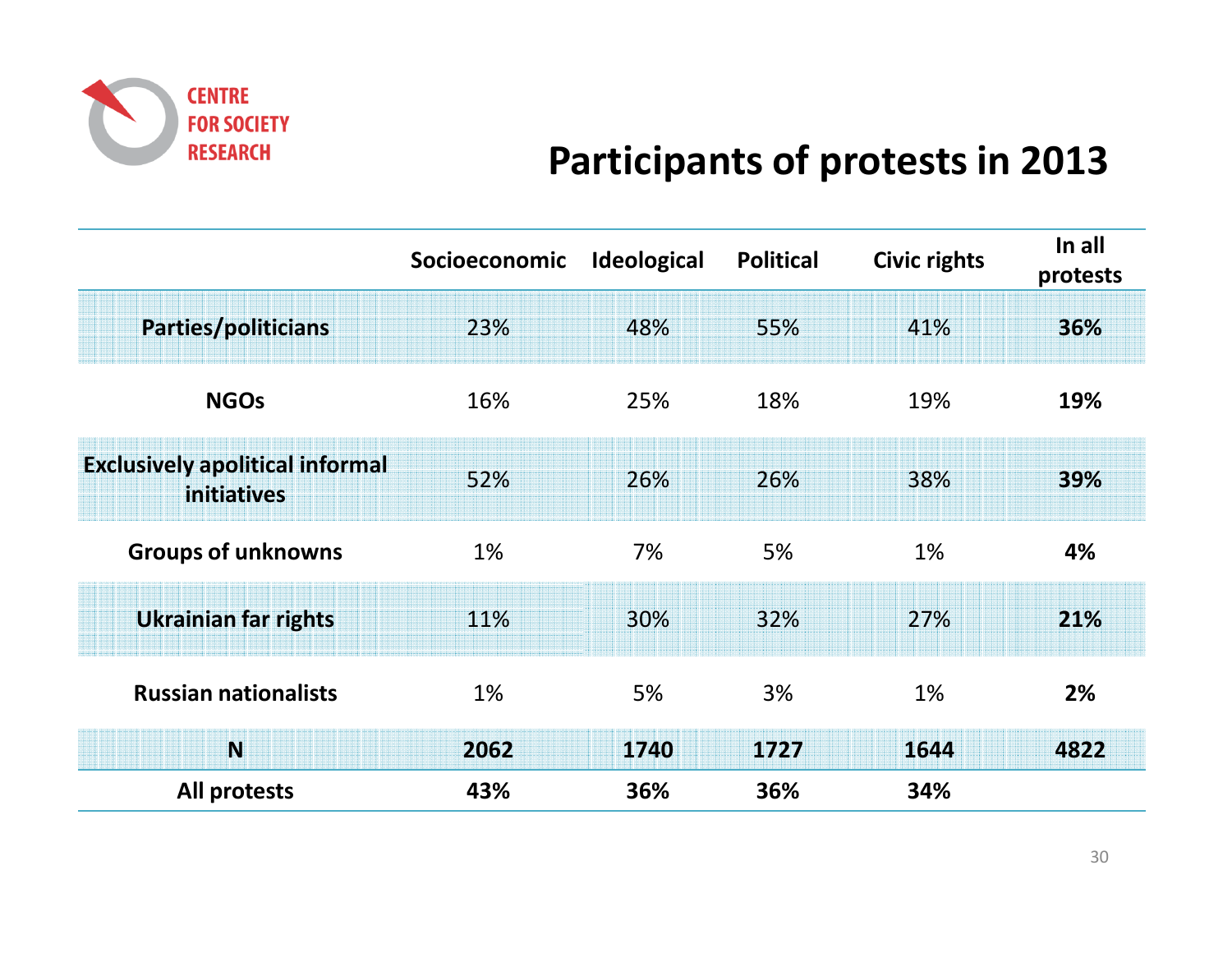

## **Tactics by the protest issues in 2013**

|                        | Socioeconomic Ideological |      | <b>Political</b> | <b>Civic rights</b> | <b>All protests</b> |
|------------------------|---------------------------|------|------------------|---------------------|---------------------|
|                        |                           |      |                  |                     |                     |
| Conventional           | 71%                       | 80%  | 79%              | 82%                 | 75%                 |
|                        |                           |      |                  |                     |                     |
| <b>Confrontational</b> | 24%                       | 11%  | 14%              | 16%                 | 18%                 |
| <b>Violent</b>         | 4%                        | 9%   | 7%               | 3%                  | 7%                  |
|                        |                           |      |                  |                     |                     |
| N                      | 2062                      | 1740 | 1727             | 1644                | 4822                |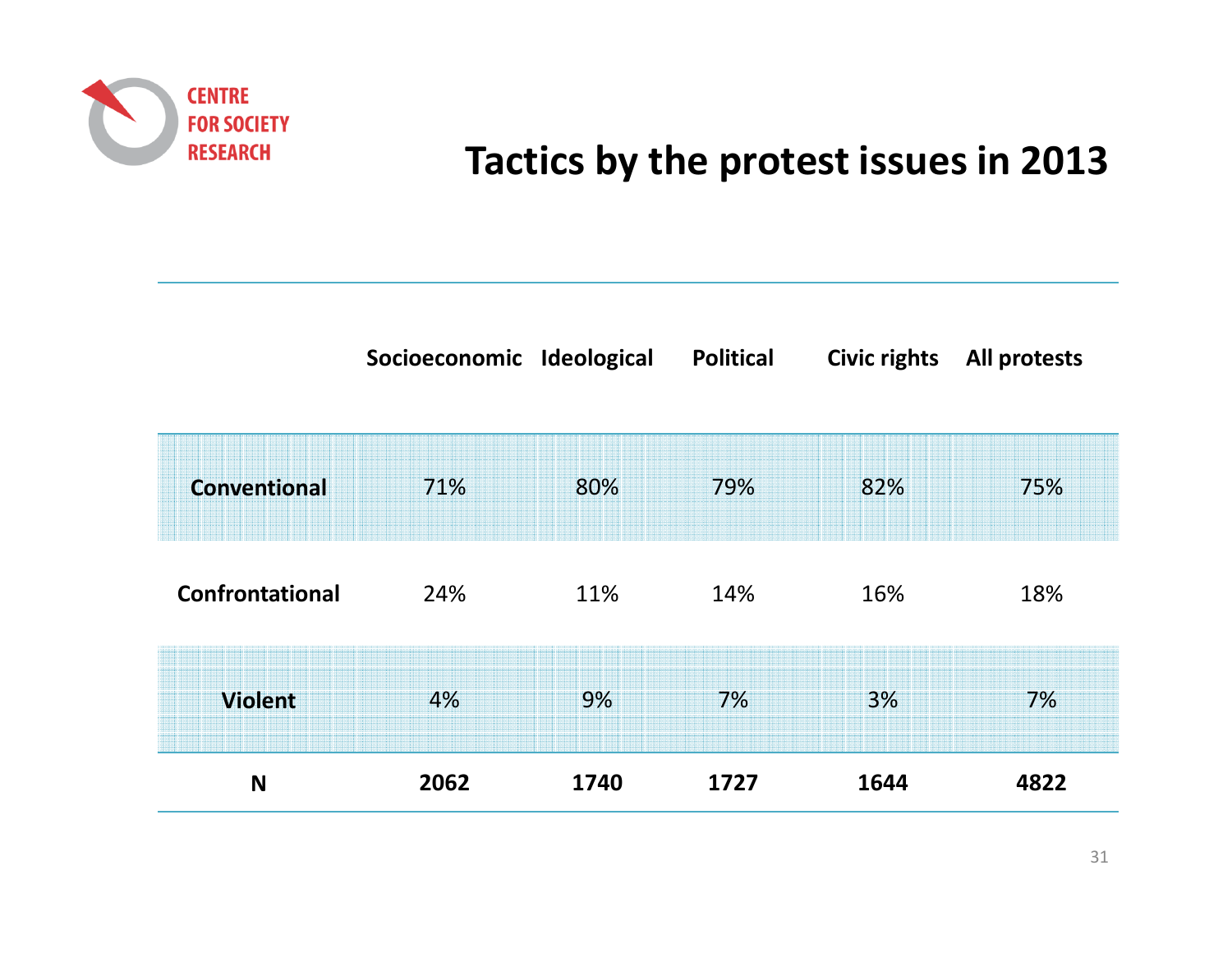

**Protest tactics**

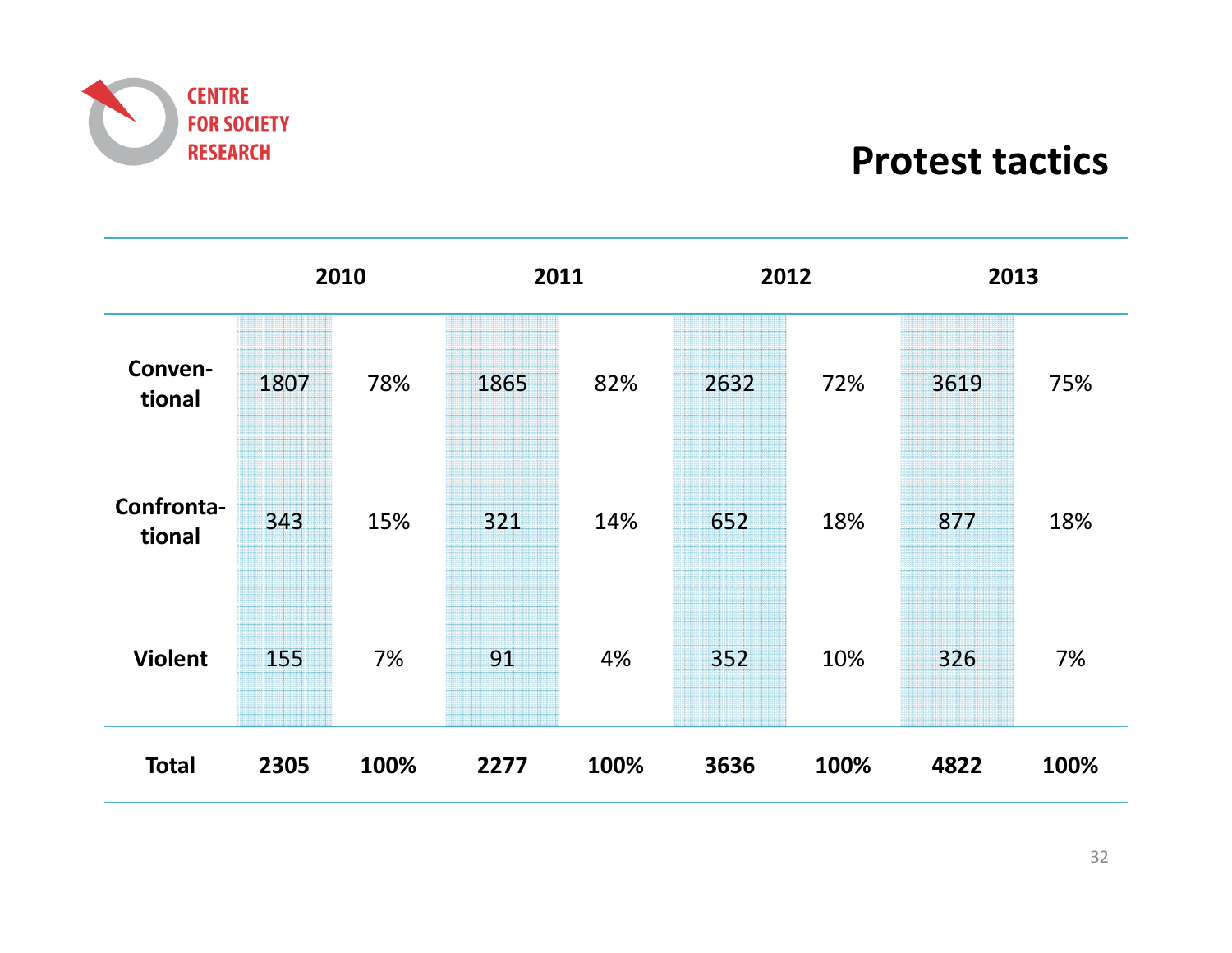

## **Target-addressees in <sup>2013</sup>**

|                                | Socioeconomic |     | <b>Ideological</b> |     | <b>Political</b> |     | Civic rights |     |      | All protests |
|--------------------------------|---------------|-----|--------------------|-----|------------------|-----|--------------|-----|------|--------------|
| <b>Central government</b>      | 319           | 36% | 451                | 51% | 347              | 39% | 252          | 28% | 893  | 19%          |
| <b>Local authorities</b>       | 1070          | 73% | 262                | 18% | 381              | 26% | 377          | 26% | 1471 | 31%          |
| <b>Private enterprises</b>     | 260           | 96% | 11                 | 4%  | 12               | 4%  | 19           | 7%  | 270  | 6%           |
| State/municipal<br>enterprises | 134           | 94% | $\overline{5}$     | 3%  | 9                | 6%  | 29           | 20% | 143  | 3%           |
| Law enforcement                | 180           | 31% | 55                 | 9%  | 164              | 28% | 465          | 80% | 580  | 12%          |
| <b>Courts</b>                  | 67            | 34% | 19                 | 10% | 43               | 22% | 131          | 67% | 196  | 4%           |
| All protests                   | 2062          | 43% | 1740               | 36% | 1727             | 36% | 1644         | 34% | 4822 |              |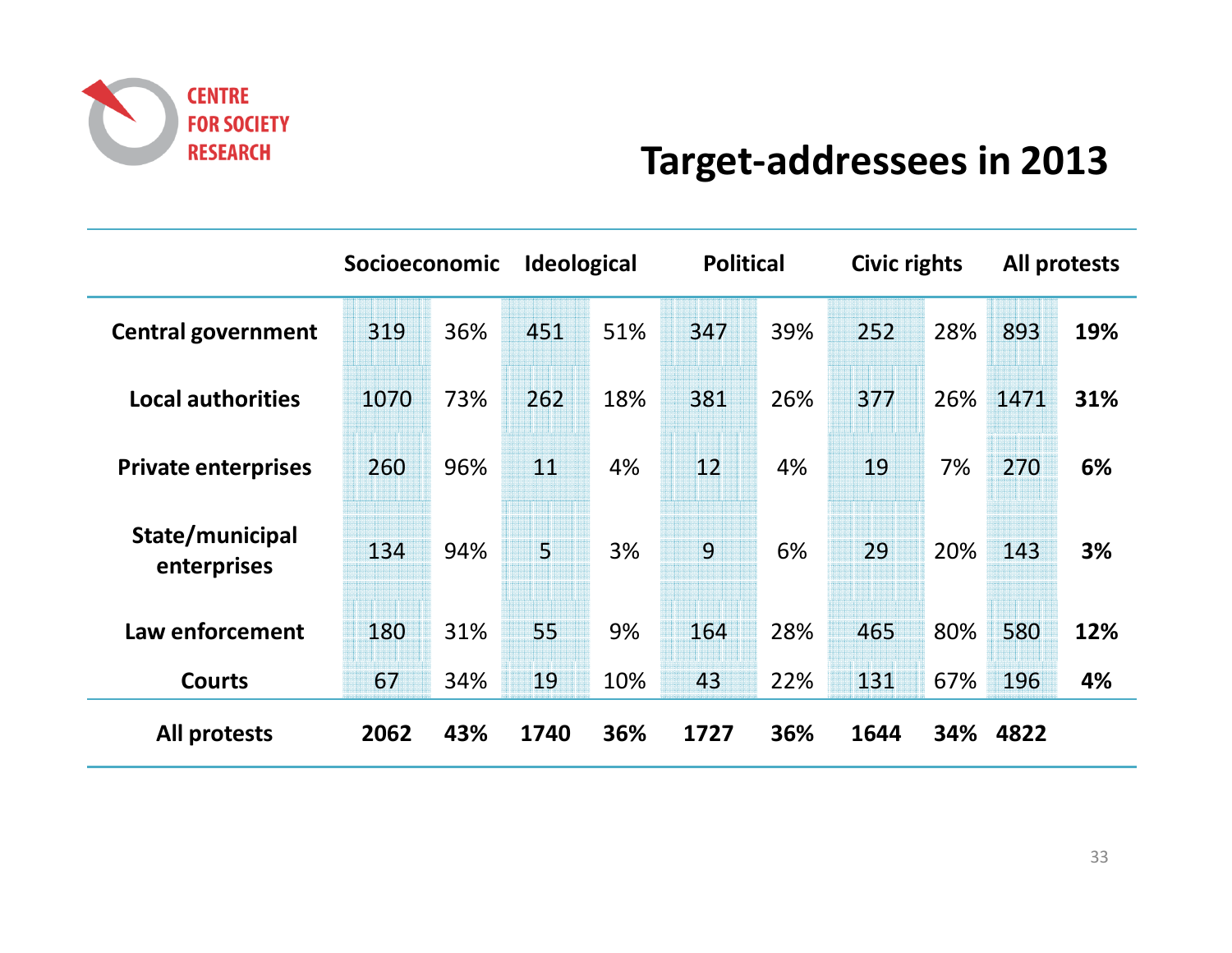

## **Targets criticized in 2013**

|                                    | Socioeconomic Ideological |     |                |     |      | <b>Political</b> | Civic rights |     |      | All protests |
|------------------------------------|---------------------------|-----|----------------|-----|------|------------------|--------------|-----|------|--------------|
| <b>Central government</b>          | 314                       | 22% | 819            | 58% | 896  | 63%              | 691          | 49% | 1421 | 29%          |
| <b>Local authorities</b>           | 822                       | 76% | 155            | 14% | 321  | 30%              | 297          | 27% | 1084 | 22%          |
| <b>Private enterprises</b>         | 735                       | 95% | 40             | 5%  | 53   | 7%               | 75           | 10% | 775  | 16%          |
| <b>State/municipal enterprises</b> | 192                       | 93% | $\overline{9}$ | 4%  | 14   | 7%               | 48           | 23% | 206  | 4%           |
| Law enforcement                    | 131                       | 17% | 193            | 24% | 327  | 41%              | 727          | 92% | 791  | 16%          |
| <b>Courts</b>                      | 35                        | 23% | 11             | 7%  | 35   | 23%              | 117          | 79% | 149  | 3%           |
| Parties/politicians                | 96                        | 16% | 284            | 47% | 513  | 86%              | 135          | 23% | 599  | 12%          |
| <b>All protests</b>                | 2062                      | 43% | 1740           | 36% | 1727 | 36%              | 1644         | 34% | 4822 |              |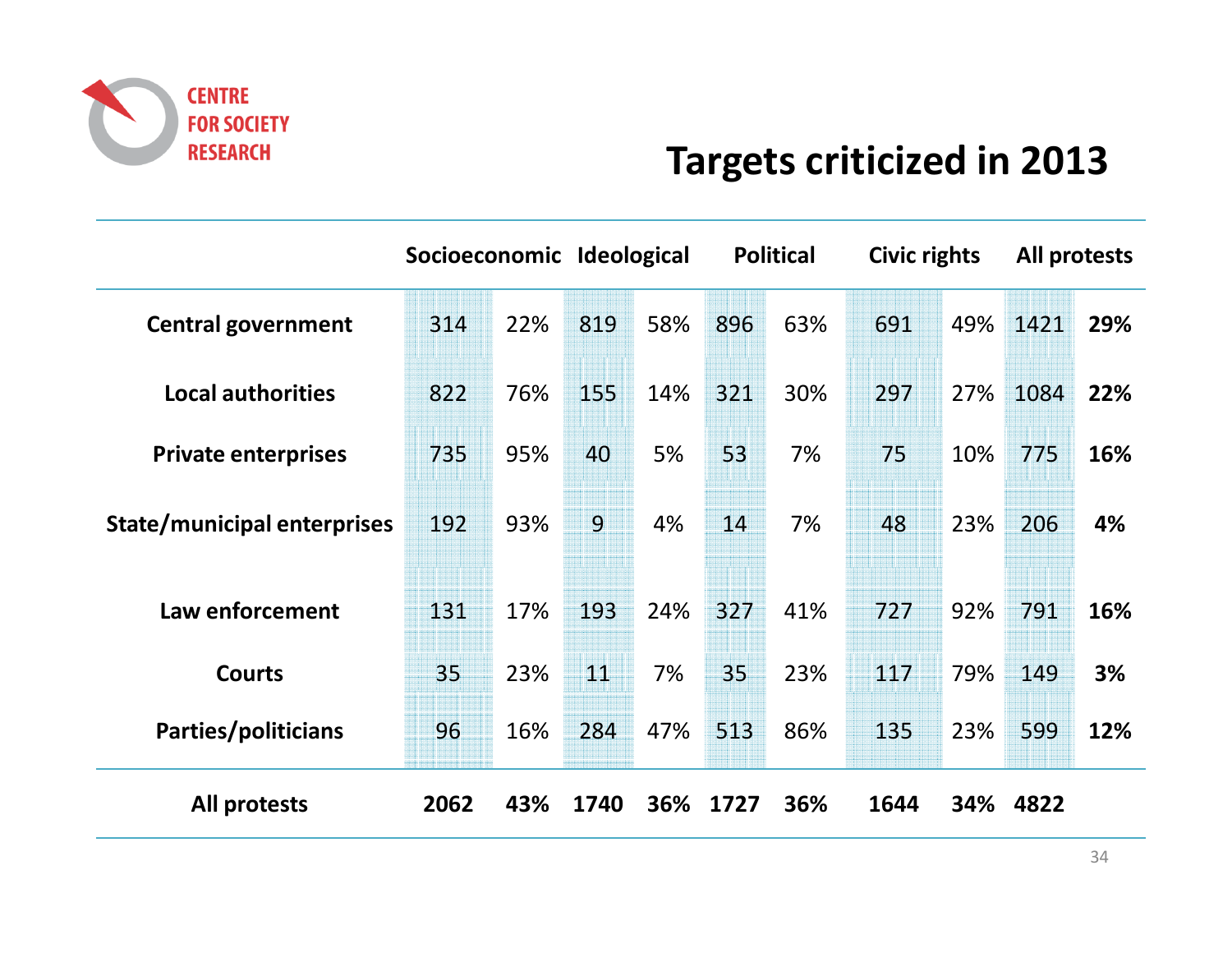

# **NEGATIVE AND POSITIVE REACTIONS TO THE PROTESTS**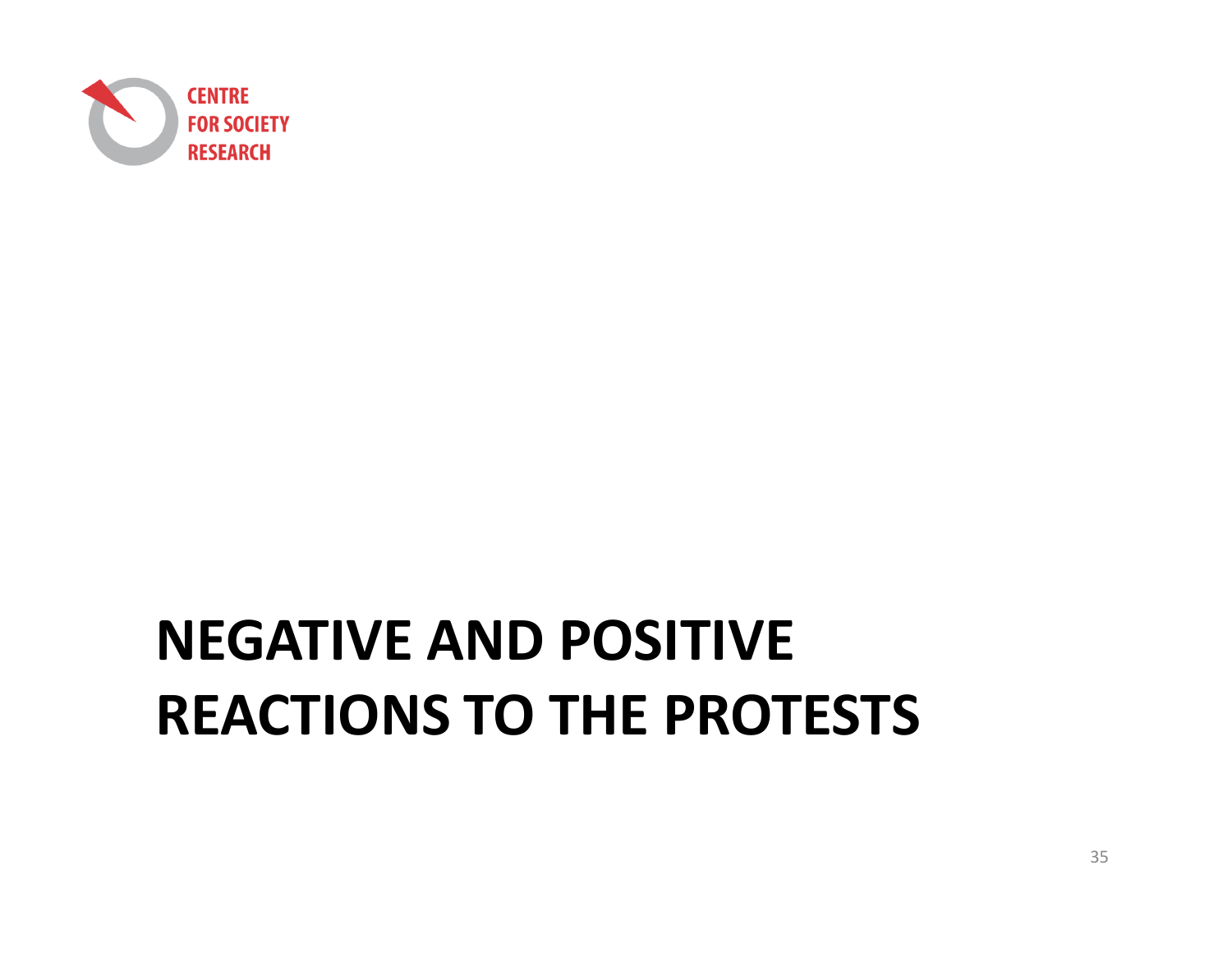

## **Negative reactions to the protestsOctober 2009 – December 2013**

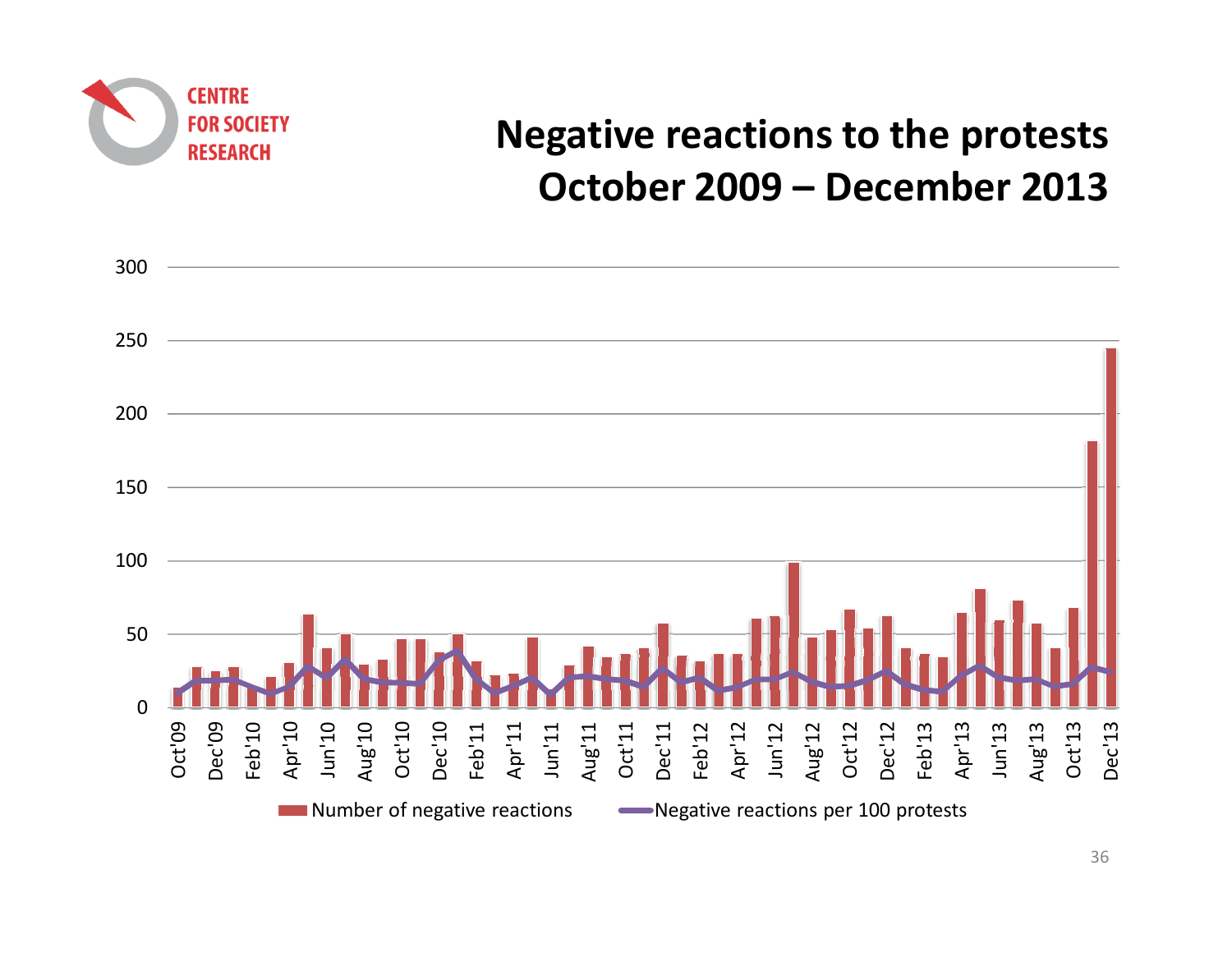

# **Negative reactions to the protests by protest issues**

|                     |      | <b>Negative reactions</b> |      |      | <b>Negative reactions per 100 protests</b> |      |  |  |
|---------------------|------|---------------------------|------|------|--------------------------------------------|------|--|--|
|                     | 2011 | 2012                      | 2013 | 2011 | 2012                                       | 2013 |  |  |
| Socioeconomic       | 188  | 227                       | 236  | 14   | 15                                         | 11   |  |  |
| Ideological         | 162  | 165                       | 471  | 29   | 19                                         | 27   |  |  |
| <b>Political</b>    | 116  | 237                       | 488  | 21   | 19                                         | 28   |  |  |
| <b>Civic rights</b> | 48   | 96                        | 368  | 12   | 16                                         | 22   |  |  |
|                     | 430  | 650                       | 986  | 19   | 18                                         | 20   |  |  |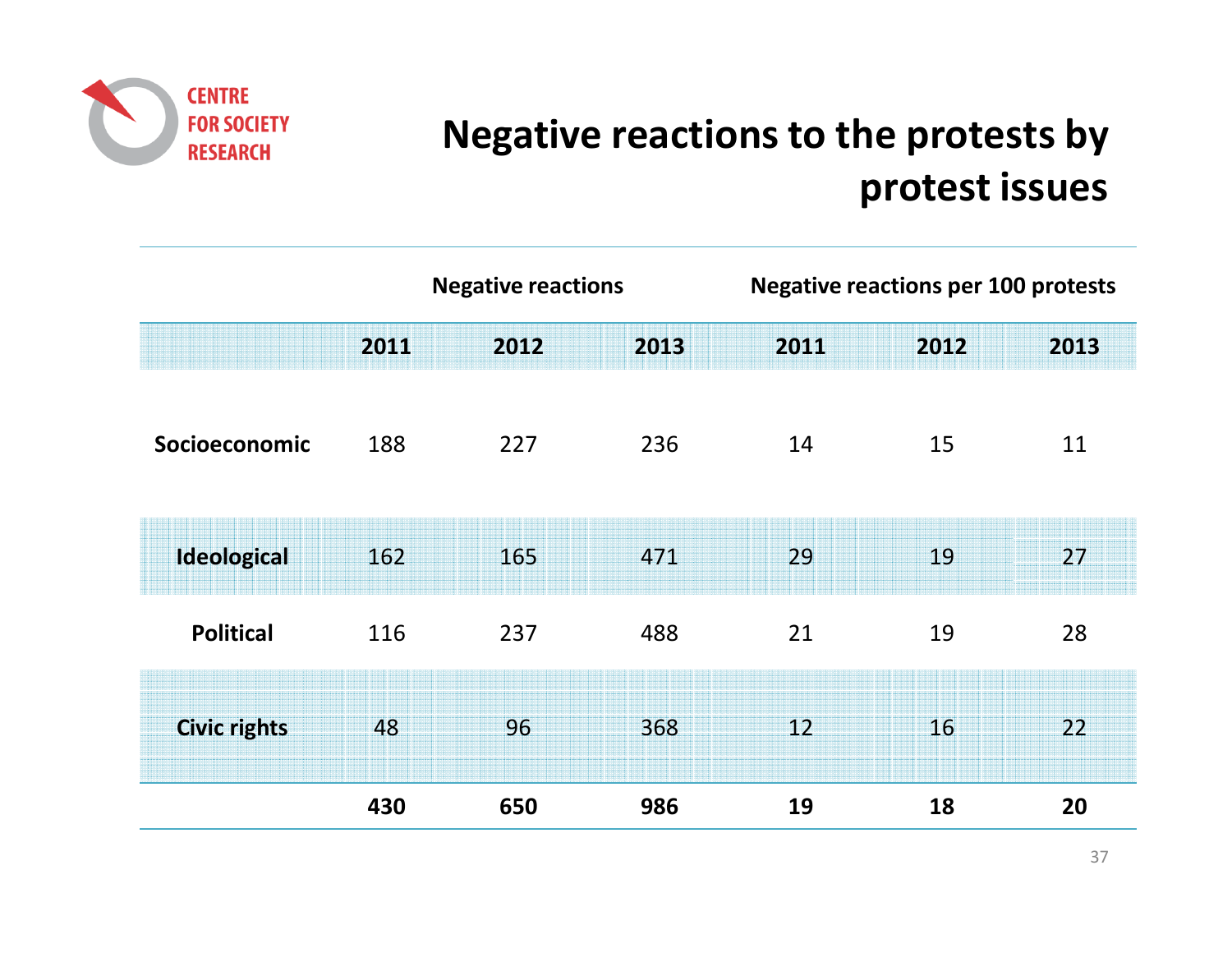

## **Positive reactions to the protestsOctober 2009 – December 2013**

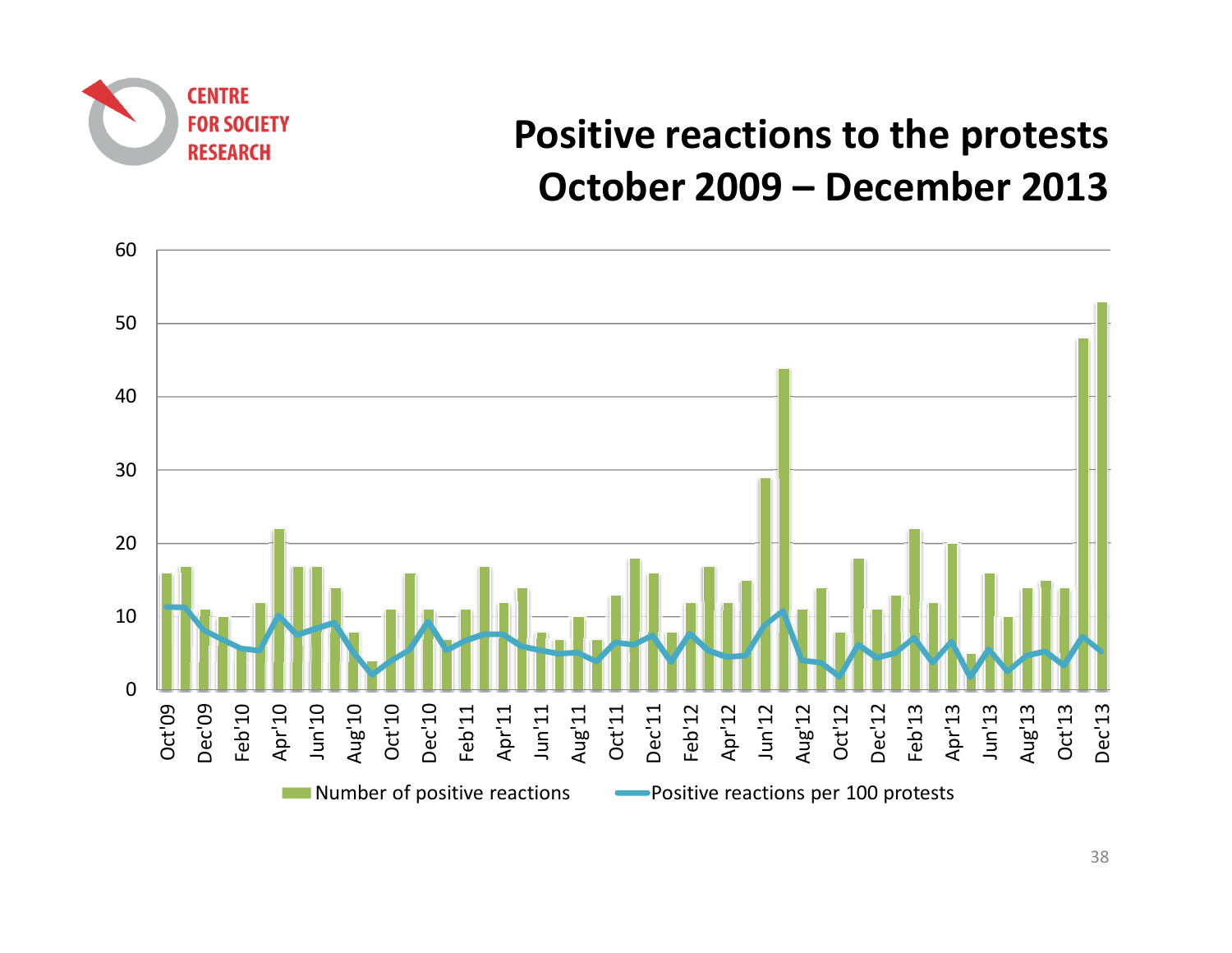

# **Positive reactions to the protests by protest issues**

|                     | <b>Positive reactions</b> |      |      | <b>Positive reactions per 100 protests</b> |                |                        |
|---------------------|---------------------------|------|------|--------------------------------------------|----------------|------------------------|
|                     | 2011                      | 2012 | 2013 | 2011                                       | 2012           | 2013                   |
| Socioeconomic       | 116                       | 134  | 148  | 8                                          | 9              | 7                      |
| <b>Ideological</b>  | 19                        | 37   | 53   | $\overline{3}$                             | $\overline{4}$ | $\overline{3}$         |
| <b>Political</b>    | $\overline{4}$            | 12   | 40   | $\mathbf{1}$                               | $\mathbf{1}$   | $\overline{2}$         |
| <b>Civic rights</b> | 7                         | 31   | 71   | $\overline{2}$                             | $\overline{5}$ | $\boldsymbol{\Lambda}$ |
|                     | 138                       | 199  | 242  | 6                                          | 5              | 5                      |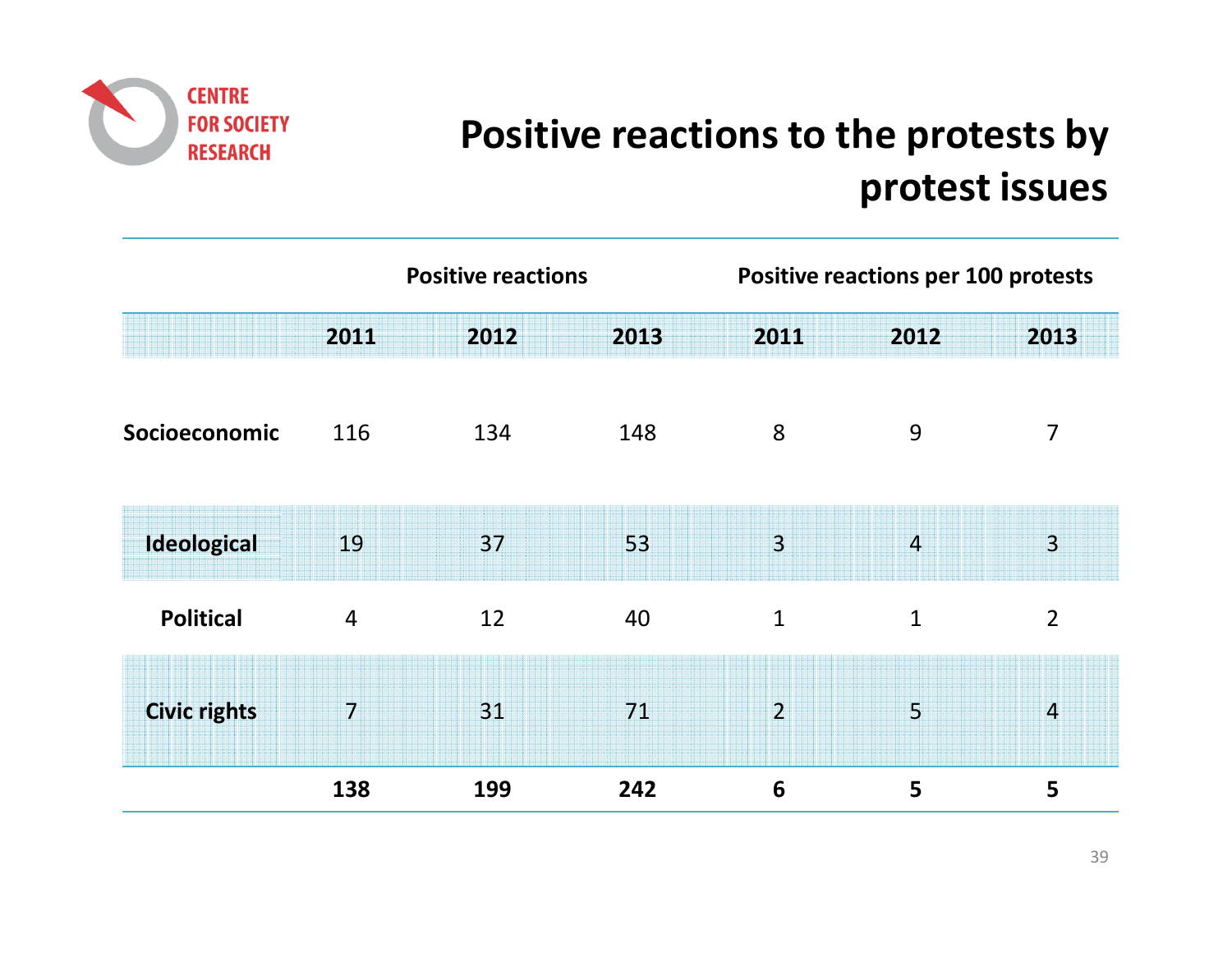

# **CODING METHODOLOGY AND EVENTS TYPOLOGY**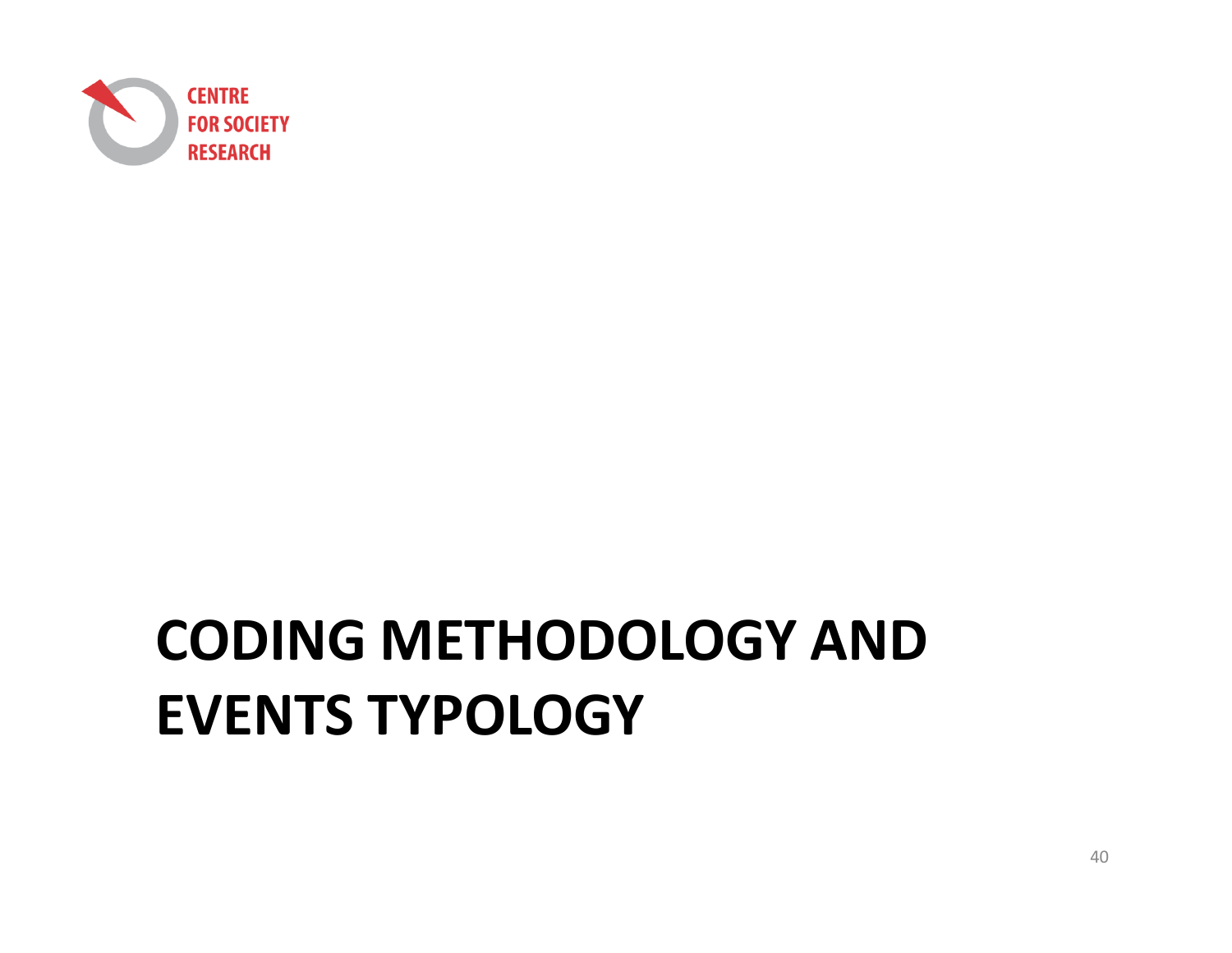

#### **Coding methodology**

#### **Monitoring sources**

In <sup>2013</sup> the Center for Society Research team coded protests, repressions and concessions based on the monitoring of dail y news of more than <sup>190</sup> national, regional and activist websites (more than <sup>100</sup> in 2010, more than <sup>150</sup> in 2011, more than <sup>180</sup> in 2012).

The full description of the project methodology, coding scheme and the list of monitoring sources is available on the Centre for Society Research website, as well as the databases<br>of  $\qquad$  coded events and full-text reports of coded events and full-text reports (http://www.cedos.org.ua/protests).

#### **General principles of coding**

- The basic unit of coding *protest event* is defined by the following criteria:
- 1) the presence of political or social demands or criticism;
- 2) it should be an action (i.e. it is not purely verbal) of public character;
- 3) it is made by a group of people or one person that are not part of the central government;
- 4) the settlement on the territory of Ukraine where the event took place and at least the approximate date of theevent (up to a month) are known.

In addition to the protests the following types of events are included in the database:

- • Positive reactions to the events (concessions) – practical actions aimed to fully or partially satisfy the demands of the protestors. Promises to satisfy the demands are not included, but official orders, decrees, commands aimed to satisfy protestor's demands, regardless of whether they were eventually completed or not are included.
- • Negative reactions to the protests (repressions) – practical actions aimed to prevent or to suppress protest actions, pressure on the protestors, both physical and legal, by the state or non-government organizationsobjects of <sup>a</sup> protest.
- • Other repressions (systematic coding started from July 28, 2014) – practical actions of the government or private companies aimed to prevent or suppress critical or opposing sociopolitical activity which does not fit the definition of the protest event.

Every event is coded separately, even if it is connected to the previous one except for some extremely similar typical sequences of events. Only those events are coded which *have already happened* according to mass media reports. However, *unsuccessful attempts of protest events* which were prevented by law-enforcement bodies are coded. The protest activities which were canceled by protestors because of <sup>a</sup> court order are not included into the database. <sup>A</sup> multi-day event is considered to be <sup>a</sup> single event regardless of its duration.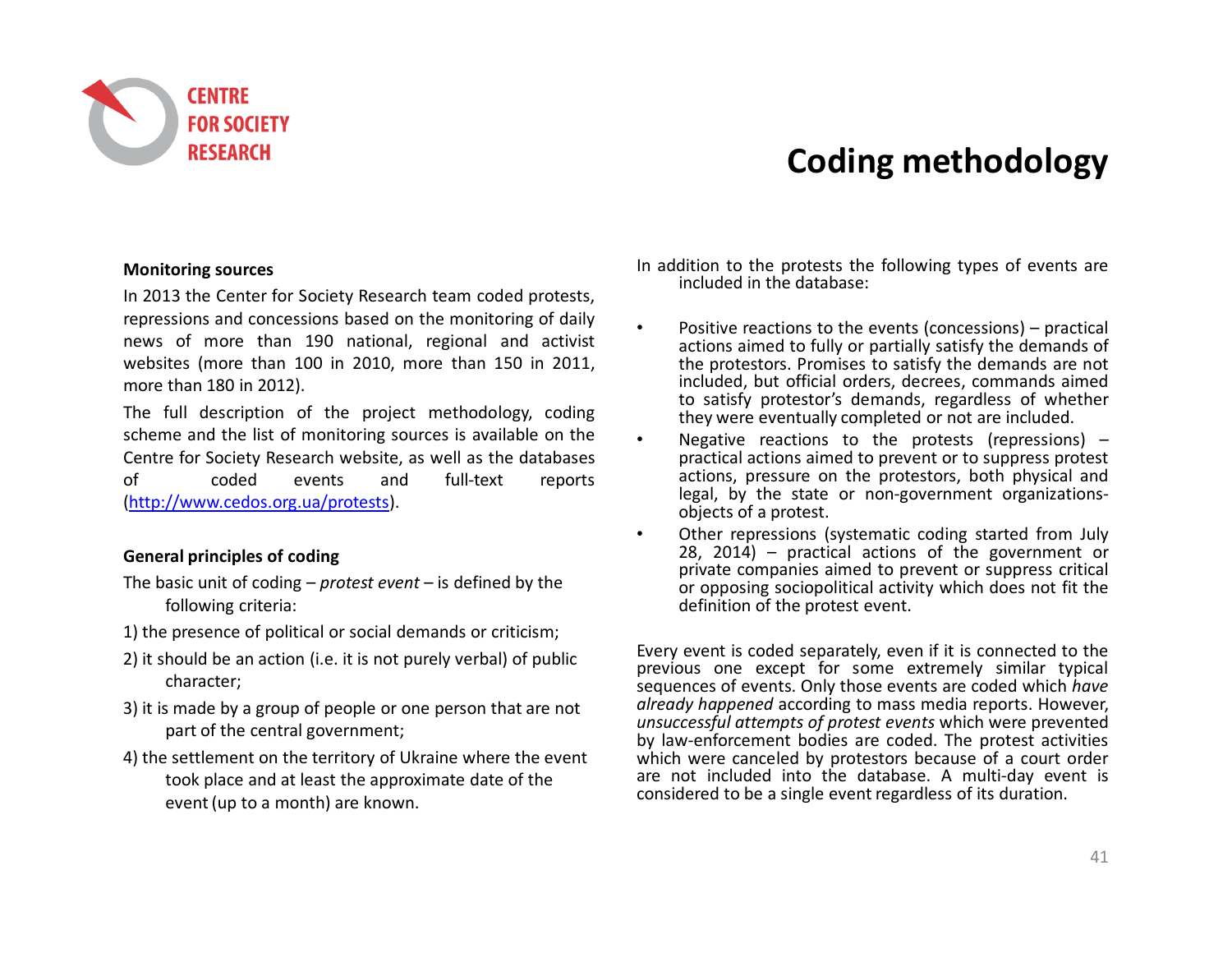

#### **Events typology**

#### **The regions of Ukraine are defined as follows**:

- *Center*: Zhytomyrska, Kyivska, Chernihivska, Sumska, Vinnytska, Cherkaska, Kirovohradska, Poltavska oblasts;
- *Crimea*: Autonomous Republic of Crimea and the city of Sevastopol;
- *East*: Kharkivska, Donetska, Luhanska, Dnipropetrovska, Zaporizka oblasts;

*Kyiv*: the city of Kyiv;

- *South*: Odeska, Mykolaivska, Khersonska oblasts;
- *West*: Volynska, Rivnenska, Lvivska, Ternopilska, Ivano-Frankivska, Chernivetska, Zakarpatska.
- By the **issue** we divide the events (protests, repressions andconcessions) into:
- *political* protests against or for certain politicians / political parties or the government as <sup>a</sup> whole, including protests during election campaigns supporting <sup>a</sup> particular candidate;
- *ideological* historic and ideological problems, mainly connected to the regional division in Ukraine: Ukrainian and Russian nationalisms, treatment of the USSR, OUN-UPA and other problems related to the World War II, matters of location of the Russian Black Sea Fleet in Sevastopol, conflicts related to the schism in UkrainianOrthodox Church, etc;
- *socioeconomic –* protests around socioeconomic matters; more often conflicts around development projects, workers' protests (primarily due to unpaid wages), housing rights (such as protests against eviction from dormitories), environmental problems, public utilities, public transport, public health, education and others;
- *civic rights* protection of civic rights and freedoms (particularly, freedom of speech), protests against police abuse, illegal actions of public servants, corruption etc.

Starting from <sup>2011</sup> we coded up to three protest issues for each event, so the sum can exceed 100%.

**Protests in defense of labor rights** are defined as protests in defense of labor rights and protests of working collectives in defense of their own interests. They do not include protests of working collectives that act just in defense of an owner or the head of an enterprise.